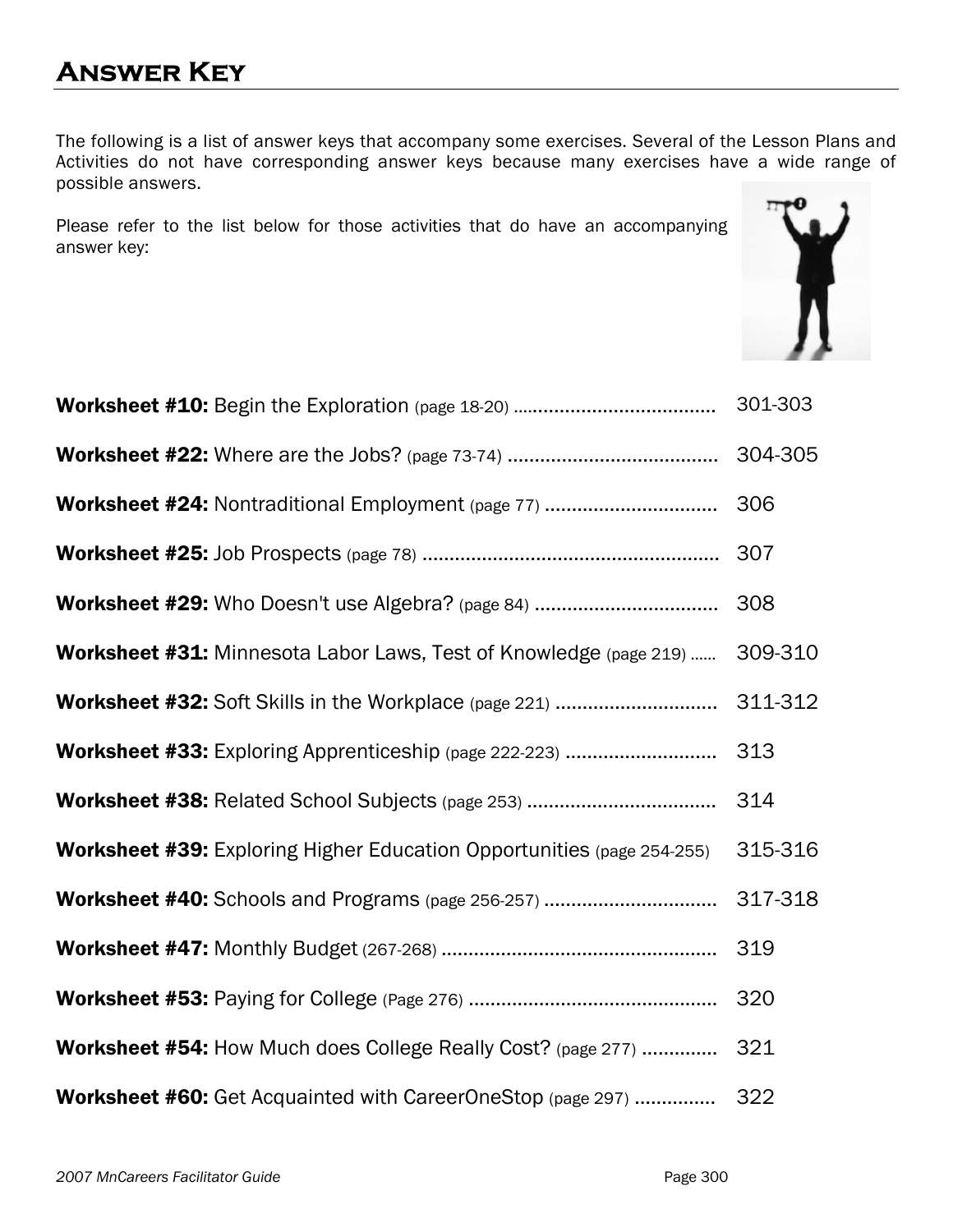#### TABLE OF CONTENTS (PAGES ii-iii)

- 1. Radiologic Technician occupations fall under which career field and can be found on which page(s)? *They fall under the Health Services career field. Health Technician careers can be found on page 69.*
- 2. Where can you find more information about other Health Technician Occupations? *Other Health Technician occupations are listed on page 69; Additional Resources for careers in the Health Services can be found on page 74.*

#### WHAT DO I WANT TO DO WITH MY LIFE? (PAGES 1-18)

3. Following are letter codes used in the interest assessment in *MnCareers* on page 4-7. Complete what each code stands for and list one occupational group related to the code. Give the page number of where to find specific occupations for each group. (Interest code list on page 7.)

|   | Code          | <b>Occupational Group</b>      | Page Number |
|---|---------------|--------------------------------|-------------|
| R | Realistic     | <b>EXAMPLE: Engineering</b>    | 52          |
|   | Investigative | <b>EXAMPLE: Computers</b>      | 38          |
| А | Artistic      | <b>EXAMPLE: Communications</b> | 28          |
| S | Social        | <b>EXAMPLE: Education</b>      | 76          |
| Ε | Enterprising  | <b>EXAMPLE: Management</b>     | 42          |
| C | Conventional  | <b>EXAMPLE: Clerical</b>       | 36          |

- 4. List 5 types of skills & knowledge that are in demand from employers with a brief description for each. (List of Hot Skills is on page 11.)
- *EXAMPLE: A. Idea Generation creative thinking, coming up with different approaches*
- *EXAMPLE: B. Math Skill solving math problems*
- *EXAMPLE: C. Human Service Skills —being aware of other's reactions*
- *EXAMPLE: D. \_\_\_\_\_\_\_\_\_\_\_\_\_\_\_\_\_\_\_\_\_\_\_\_\_\_\_\_\_\_\_\_\_\_\_\_\_\_\_\_\_\_\_\_\_\_\_\_*
- *EXAMPLE: E. \_\_\_\_\_\_\_\_\_\_\_\_\_\_\_\_\_\_\_\_\_\_\_\_\_\_\_\_\_\_\_\_\_\_\_\_\_\_\_\_\_\_\_\_\_\_\_\_*
- 5. What CareerOneStop tool helps you find potential training resources to gain new skills? *Skills Profiler* (CareerOneStop information on page 17)
- 6. What is a nontraditional occupation? Identify and list 3 nontraditional occupations for each gender. *A nontraditional occupation is a job where 75 percent or more of the workers are of one gender.* (A list of nontraditional occupations for men & women can be found on page 13 in *MnCareers*. Answers may vary)
- 7. What does it meant to "test drive" a job? Name 3 popular work-based learning opportunities and ways in which you might use them to research a career path. (Page 14) *To test drive a job is to take part in an activity that gives relevant work experience in a specific field. Five popular ways for a student to gain opportunities: job shadowing internship, youth apprenticeship, mentorship or a work-site field trip.*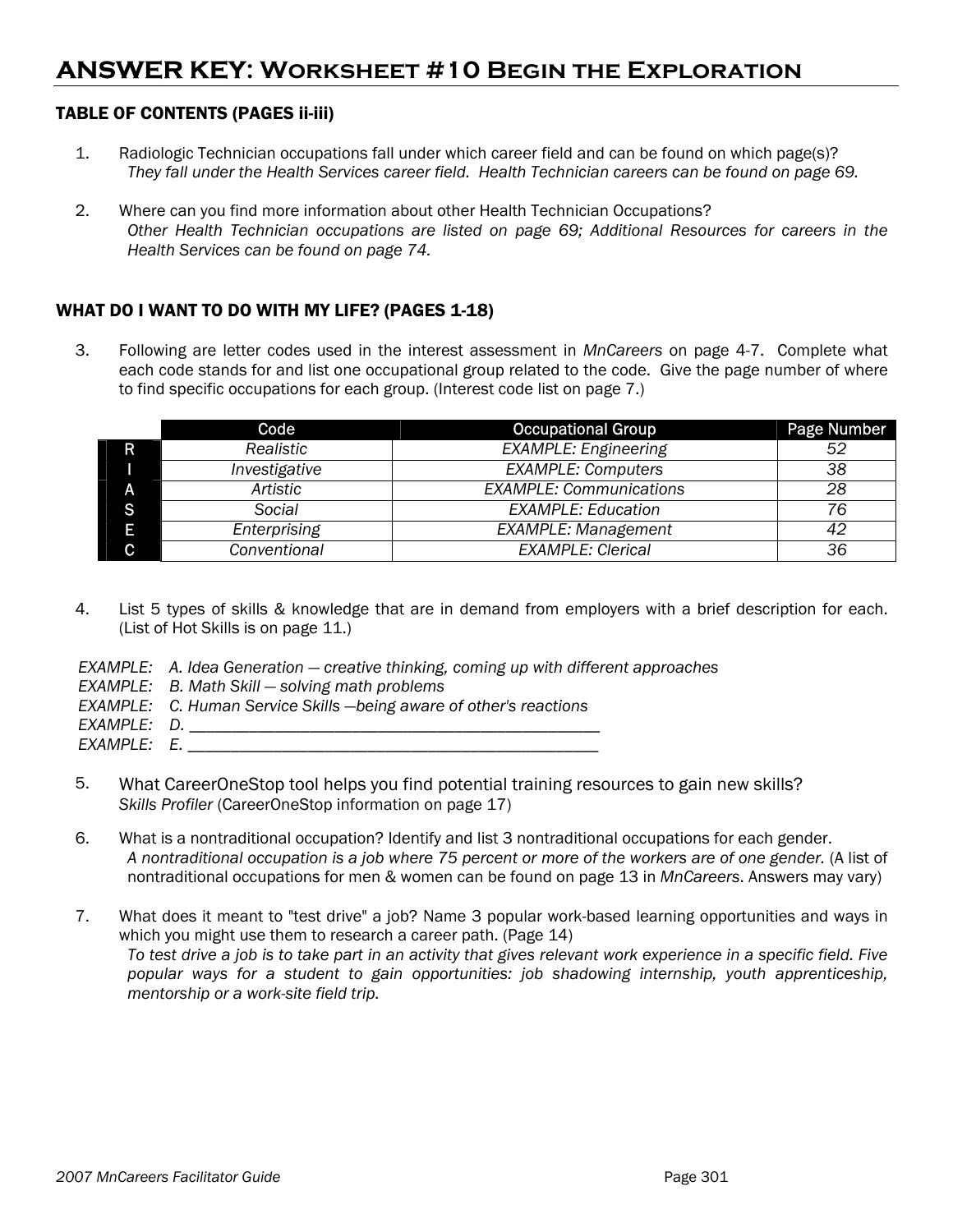#### WHAT DO THE NUMBERS SAY? (PAGES 19-22)

- 8. What is Employment Growth and why is it important to consider when thinking about a career? (Page 22) *Employment Growth refers to projected rates in the number of job openings that occur each year. It considers shifts in employment as people retire or leave the labor force. Employment Growth data is important because it helps individuals evaluate whether a large or small number of openings are expected to occur.*
- 9. What is Job Outlook data and what does it tell you? (Page 22) *Job Outlook data come from several sources. Occupations are rated using factors such as growth, annual job openings and median* wa*ge. Occupations are then rated and assigned a rating that can range from "Excellent" to "Caution."*

#### CAREER FIELDS (PAGES 23-82)

10. List the 6 career fields in *MnCareers*. For each one, name an occupational group, and 3 to 4 specific occupations found within that field. See the examples below.

| <b>Cluster</b>                     | <b>Occupational Group</b>   | <b>Specific Occupations</b>                                                          |
|------------------------------------|-----------------------------|--------------------------------------------------------------------------------------|
| <b>Business and Administration</b> | <b>Computer Occupations</b> | Computer Engineer, Network<br>Systems Administrator                                  |
| Arts and Humanities                | Fine and Performing Arts    | Dancer, Graphic Designer,<br>Photographer, Interior Design                           |
| Agriculture & Natural Resources    | Farming, Fishing & Forestry | Food Scientist, Landscape<br>Architect, Forester                                     |
| Engineering and Technology         | Construction                | Bricklayer & Stonemason,<br>Carpenter, Electrician, Painter,<br>Plumber & Pipefitter |
| <b>Health Services</b>             | <b>Health Technician</b>    | Nuclear Medicine Tech,<br>Pharmacy Tech, Radiologic Tech                             |
| <b>Human Services</b>              | Law & Social Services       | Counselor, Lawyer, Paralegal,<br>Social Worker                                       |

11. Browse through all the occupations listed in each of the career fields. Choose one occupation that looks appealing and complete the following information:

| Occupational Title:                 | <b>EXAMPLE: Human Resources Manager</b> |
|-------------------------------------|-----------------------------------------|
| Employment:                         | <u>1.070</u>                            |
| Wages (low-end, median & high-end): | $$30.10 - $45.60 - $67.60$              |
| Interest Profile:                   | <u>ESC</u>                              |
| Job Outlook:                        | Good                                    |
| <b>Education Requirements:</b>      | <b>Bachelor's Degree</b>                |

12. What types of skills are required for the occupation listed above? (Use On The Job and What Skills Do You Need sections for occupational group)  *EXAMPLE: Human Resources Manager Manager responsibilities include supervising staff, budgeting and resolving customer disputes. Managers need creative-thinking skills, leadership and organization skills.*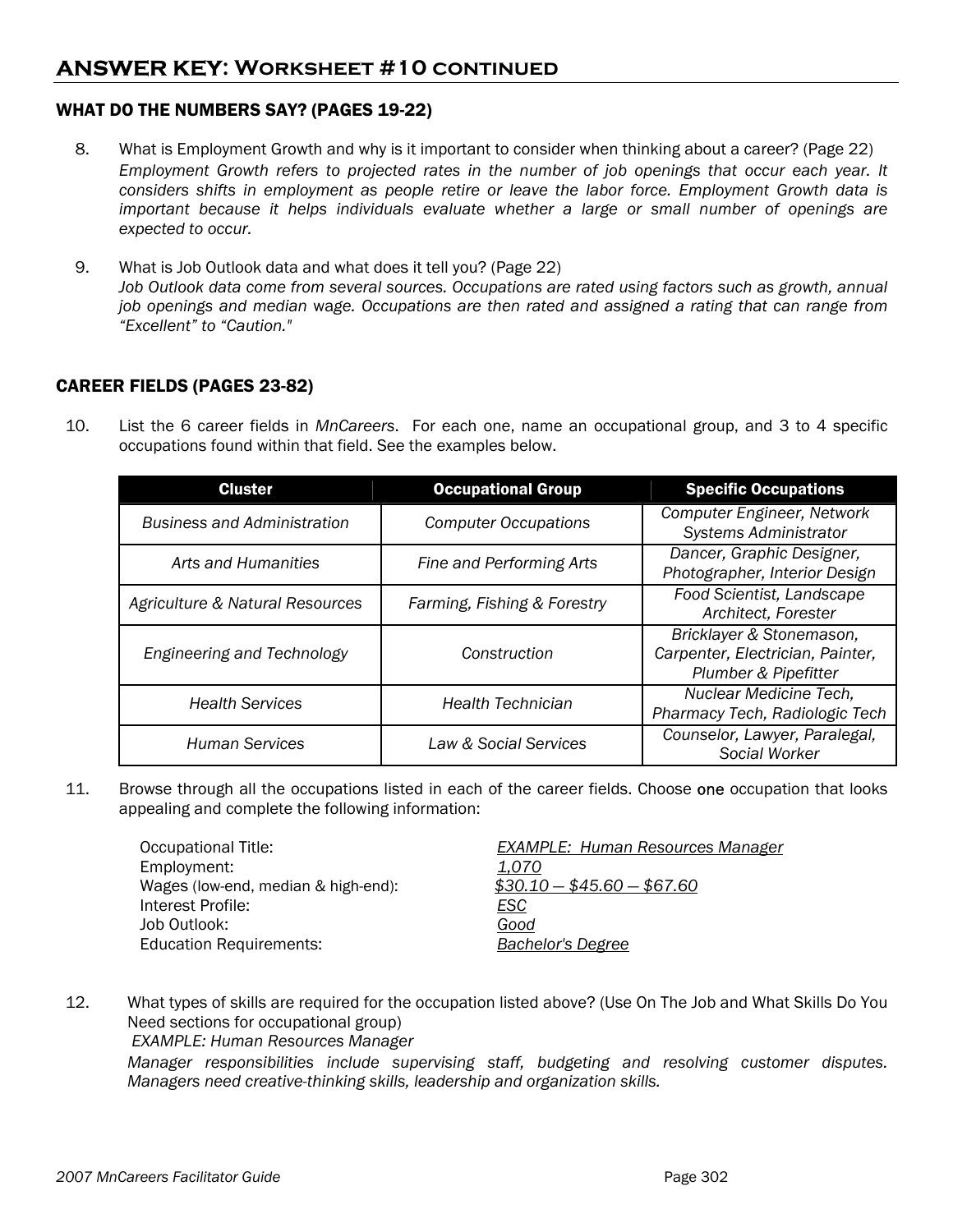#### WHERE DO I GO FROM HERE? (PAGES 83-105)

- 13. *MnCareers* lists a lot of possible future options. Name 4 future options listed in the publication. List 2 advantages for each. (Page 85) *The options listed are: work, higher education, distance learning, military, apprenticeship and AmeriCorps. Examples of other options include volunteering, traveling, a combination of work and school, etc.*
- 14. Is Higher Education worth the investment? Provide 2 reasons why or why not. (Page 92-93) *Jobs requiring higher education typically pay better. Someone with only a high school diploma stands to earn \$19,320 less than an individual with a bachelor's degree. Jobs requiring more education typically offer better benefits and better working conditions.*
- 15. What is the average unemployment rate for people with a bachelor's degree? What is the unemployment rate for those who did not graduate from high school? *2.6 percent for bachelor's degree — 7.6 percent for high school drop outs.*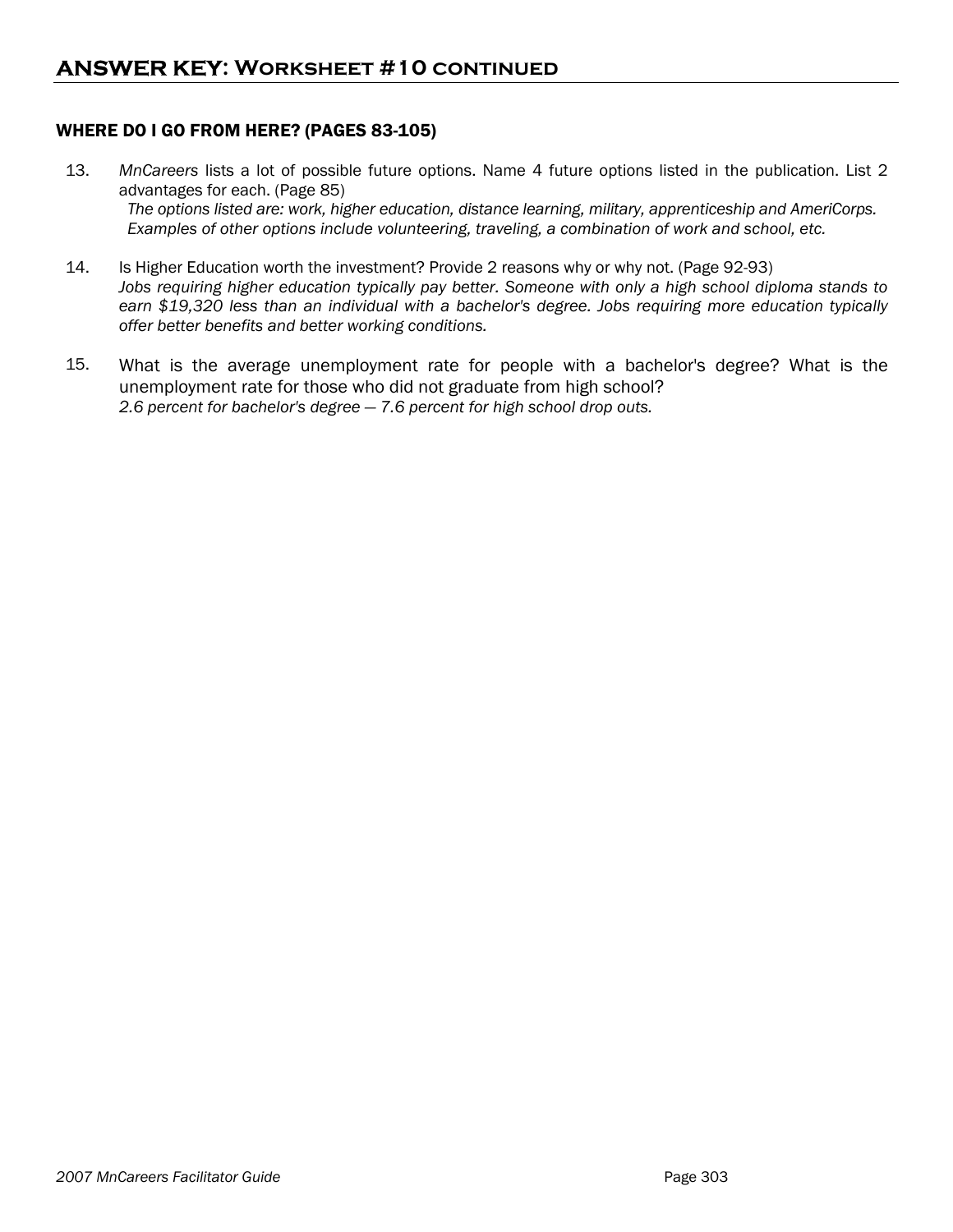# **ANSWER KEY: Worksheet #22 Where Are The Jobs?**

1. Using the table on page 9 in *MnCareers,* fill in the grid below. In the first column, select 6 occupations with a high growth rate. In the second column, list the employment numbers. Next, list growth rate and the average hourly wage.

| <b>Occupation with High Growth Rate</b>        | <b>Employment</b><br><b>Numbers</b> | <b>Growth Rate</b> | <b>Average Hourly</b><br>Wage |
|------------------------------------------------|-------------------------------------|--------------------|-------------------------------|
| Social and Human Service Assistant             | 840                                 | 54%                | $\sqrt{$12.50}$               |
| Personal and Home Care Aide                    | 1,090                               | 52%                | \$10.20                       |
| <b>Fitness Trainer and Aerobics Instructor</b> | 200                                 | 52%                | \$10.90                       |
| Network Systems & Data                         | 270                                 | 50%                | \$32.30                       |
| <b>Communications Analyst</b>                  |                                     |                    |                               |
| Medical Records & Health Info.                 | 200                                 | 49%                | \$14.10                       |
| <b>Technician</b>                              |                                     |                    |                               |
| <b>Medical Assistant</b>                       | 350                                 | 49%                | \$13.70                       |
| Social and Human Service Assistant             | 840                                 | 54%                | $\overline{$}12.50$           |

2. Categorize the job titles for Minnesota's **shrinking occupations** from page 9 into the correct career fields.

| <b>Agriculture and</b>   | There are shrinking occupations in this field however, none of the top |  |  |
|--------------------------|------------------------------------------------------------------------|--|--|
| <b>Natural Resources</b> | shrinking occupations listed on page 9 made the table.                 |  |  |
| <b>Arts and</b>          | There are shrinking occupations in this field however, none of the top |  |  |
| <b>Humanities</b>        | shrinking occupations listed on page 9 made the table.                 |  |  |
| <b>Business and</b>      | Telephone operator; word processor and typist; Computer operator;      |  |  |
| <b>Administration</b>    | Travel agent; loan interviewer and clerk.                              |  |  |
| <b>Engineering and</b>   | Communications Equipment Operator; Electrical and Electronic Equipment |  |  |
| <b>Technology</b>        | Assembler; Coil winder, Taper and Finisher; Utility meter reader.      |  |  |
| <b>Health Services</b>   | There are shrinking occupations in this field however, none of the top |  |  |
|                          | shrinking occupations listed on page 9 made the table.                 |  |  |
| <b>Human Services</b>    | There are shrinking occupations in this field however, none of the top |  |  |
|                          | shrinking occupations listed on page 9 made the table.                 |  |  |

3. Based on the table in question 2, which career fields contain the most shrinking occupations? Which fields have fewer expected losses? Give at least one example of why you think these fields have such fluctuations.

*Engineering and Technology and Business and Administration had the most declining positions*  listed on page 9, however not all shrinking occupations are listed on this page. Part of the reason *for the sharp decline in some occupations has to do with changes in society. For example, not as many people use telephone operators anymore. Due to advances in technology and automation, many of the manufacturing jobs have or are becoming obsolete.*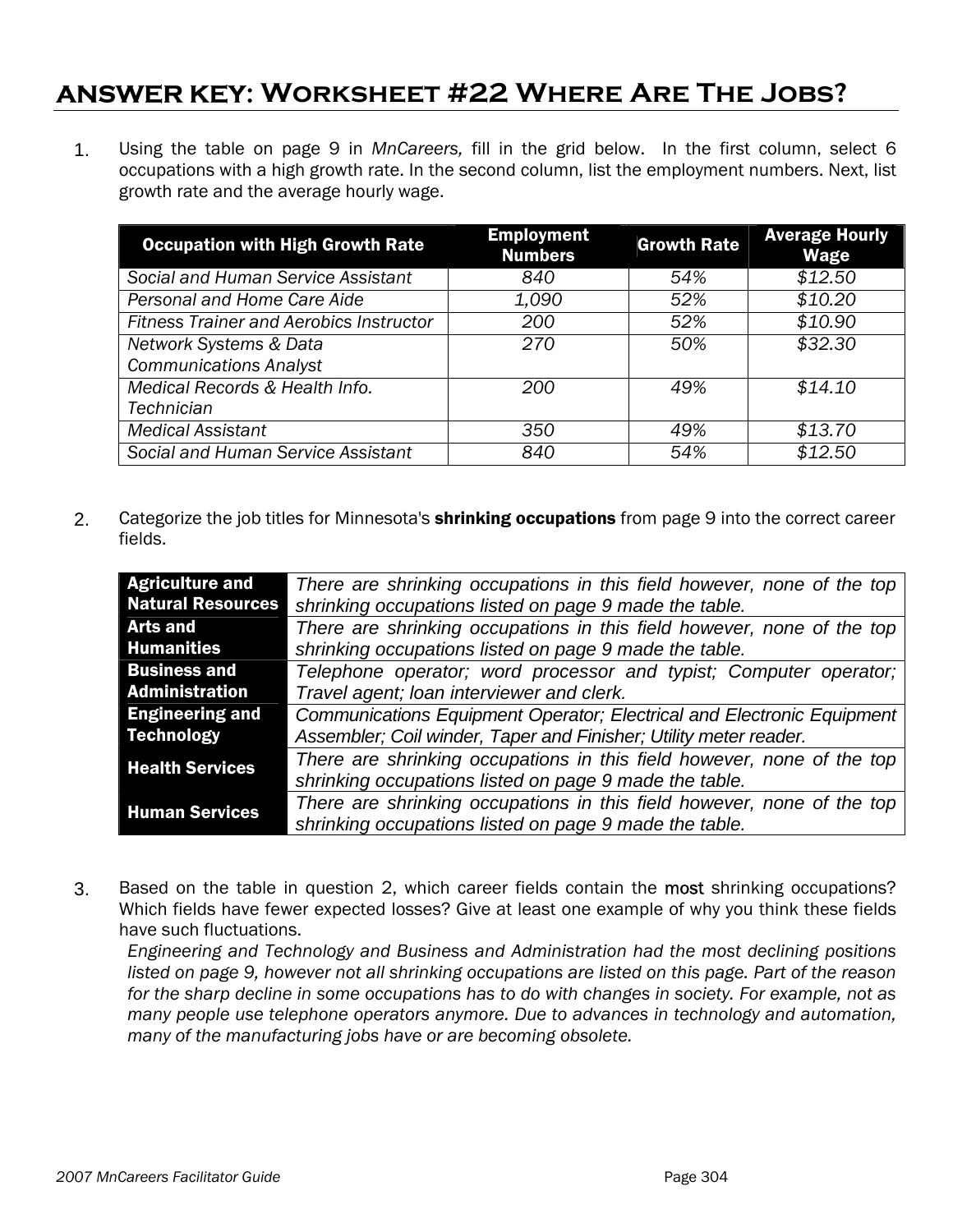4. Many popular occupations have few openings and applicants face tough competition. Name 5 popular occupations that have the fewest number of openings in Minnesota. Approximately how many openings does each popular occupation have per year? *Agents or Business Managers of Artists and Athletes (12 each year); Fashion Designers (14); Athletes and Sports Competitors (20); Zoologists (37); Private Detectives and Investigators (50).* 

 What are the real odds of making it as a pro athlete? What do these odds tell you about popular occupations in general?

*Experts estimate that only 1 in 10,000 high school athletes will make it as a professional. These odds tell you that athletics is extremely competitive at the professional level. Despite the popularity of becoming an all-star athlete, very few job openings are available.* 

- 6. Surprisingly, many occupations in Minnesota have a large number of openings available right now. See page 10 in *MnCareers* and list 8 occupations with many openings. *Nursing aid; Tuck driver; Registered nurse; Office clerk; Teaching assistant; Business operations specialist; Automotive service Technician; Computer Software Engineer.*
- 7. Why should you be interested in occupations with high vacancies when considering a career? *Answers will vary. Essentially, the jobseeker will have a better chance of find a job if there are several openings. Most service sector positions are currently in high demand.*

5.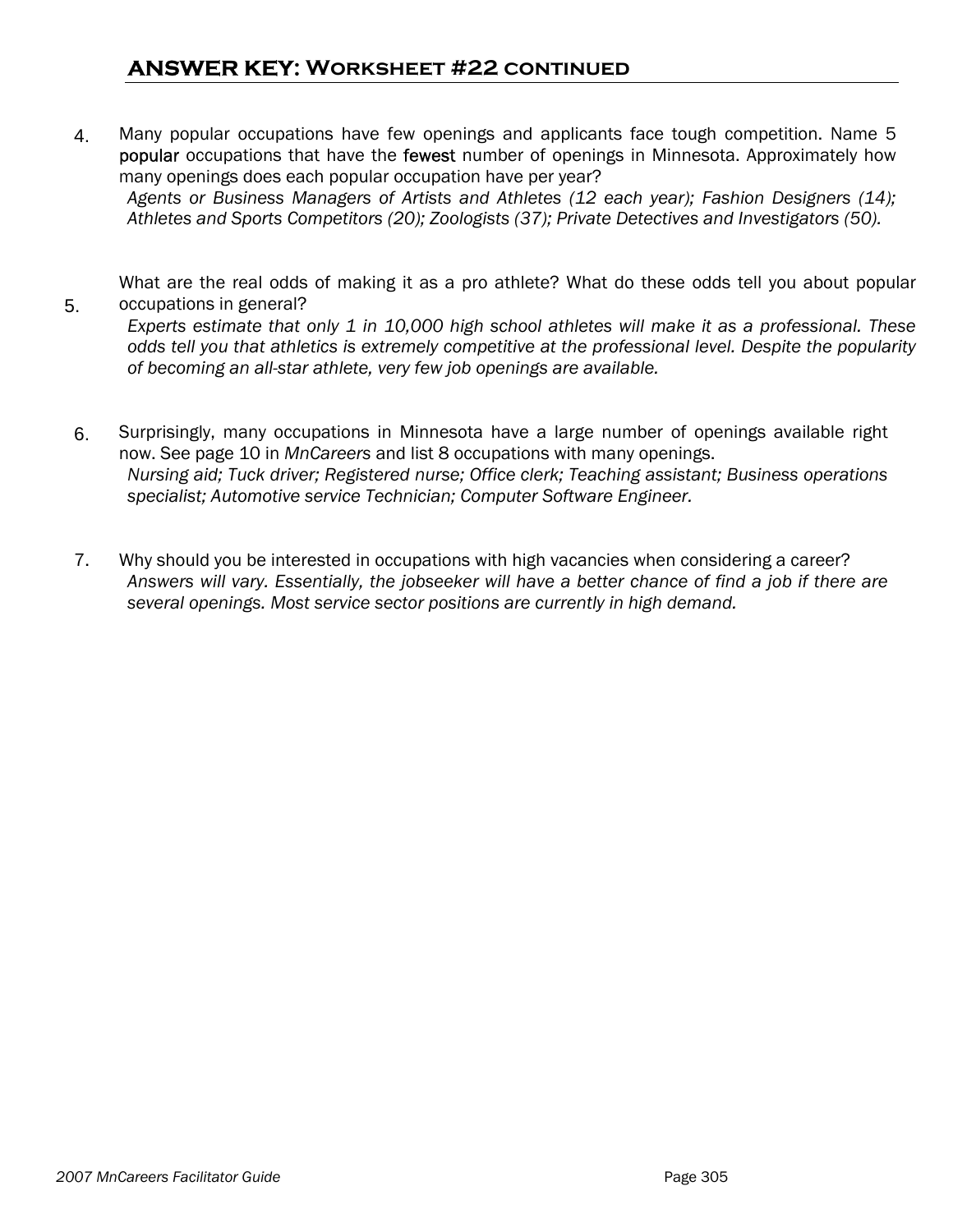### **ANSWER KEY: Worksheet #24 Nontraditional Employment**

| <b>WOMEN</b>                          |                       |                                     | <b>MEN</b>                                   |                              |                                     |
|---------------------------------------|-----------------------|-------------------------------------|----------------------------------------------|------------------------------|-------------------------------------|
| <b>Nontraditional Occupation</b>      | <b>Median</b><br>Wage | <b>Current</b><br><b>Employment</b> | <b>Nontraditional</b><br><b>Occupation</b>   | <b>Median</b><br><b>Wage</b> | <b>Current</b><br><b>Employment</b> |
| Architect                             | \$20.90               | 2,090                               | <b>Bank Teller</b>                           | \$10.40                      | 10,010                              |
| Auto Body Repairer                    | \$19.30               | 3,420                               | Bookkeeper/Accounting<br>Clerk               | \$15.20                      | 38,510                              |
| Bricklayer/Stone Mason                | \$25.10               | 3,150                               | <b>Childcare Worker</b>                      | \$8.40                       | 28,420                              |
| Civil Engineer                        | \$31.80               | 2,850                               | Dietician                                    | \$23.20                      | 940                                 |
| Clergy                                | \$20.70               | 6,820                               | Social Worker                                | \$21.70                      | 12,980                              |
| <b>Computer Support Specialist</b>    | \$20.90               | 19,700                              | Librarian                                    | \$23.50                      | 1,930                               |
| <b>Data Communications</b><br>Analyst | \$29.40               | 10,270                              | <b>Licensed Practical Nurse</b>              | \$17.10                      | 18,190                              |
| Dentist                               | \$65.40               | 3,340                               | Manicurist                                   | \$8.90                       | 2,260                               |
| Drafter                               | \$22.10               | 4,880                               | <b>Medical Assistant</b>                     | \$13.70                      | 6,640                               |
| Electrician                           | \$29.30               | 11,2080                             | <b>Occupational Therapist</b>                | \$25.50                      | 2,330                               |
| Firefighter                           | \$10.80               | 6,260                               | Paralegal                                    | \$21.60                      | 4,020                               |
| Painter                               | \$16.90               | 6,000                               | Personal & Home Care<br>Aide                 | \$10.20                      | 24,490                              |
| Surveying & Mapping<br>Technician     | \$19.40               | 1,190                               | <b>Registered Nurse</b>                      | \$29.20                      | 49,120                              |
| <b>Tile Setter</b>                    | \$22.50               | 760                                 | <b>Special Ed Teachers</b>                   | \$47,980<br>/year            | 11,610                              |
| Welder & Solderer                     | \$16.60               | 9,750                               | Speech-Language<br>Pathologist & Audiologist | \$24.90                      | 2,690                               |

- 1. How do the median hourly wages compare for men and women? *Median wages are similar, although nontraditional occupations for men tend to be a little lower than options for women. Students might note that there are higher wage occupation options for men's traditional jobs than they expected.*
- 2. What are the advantages and disadvantages of nontraditional work? (Go to www.iseek.org for help.) *Some examples of advantages of nontraditional work are that it pays well, fits skills and abilities better, and provides more attractive benefits and/or better opportunities for advancement and increased job satisfaction. Disadvantages may include a lack of support, isolation from co-workers, few role models, discrimination, longer hours and additional work stress.*
- 3. Which of the above nontraditional occupations interest you? Why? *Answers will vary by student or individual.*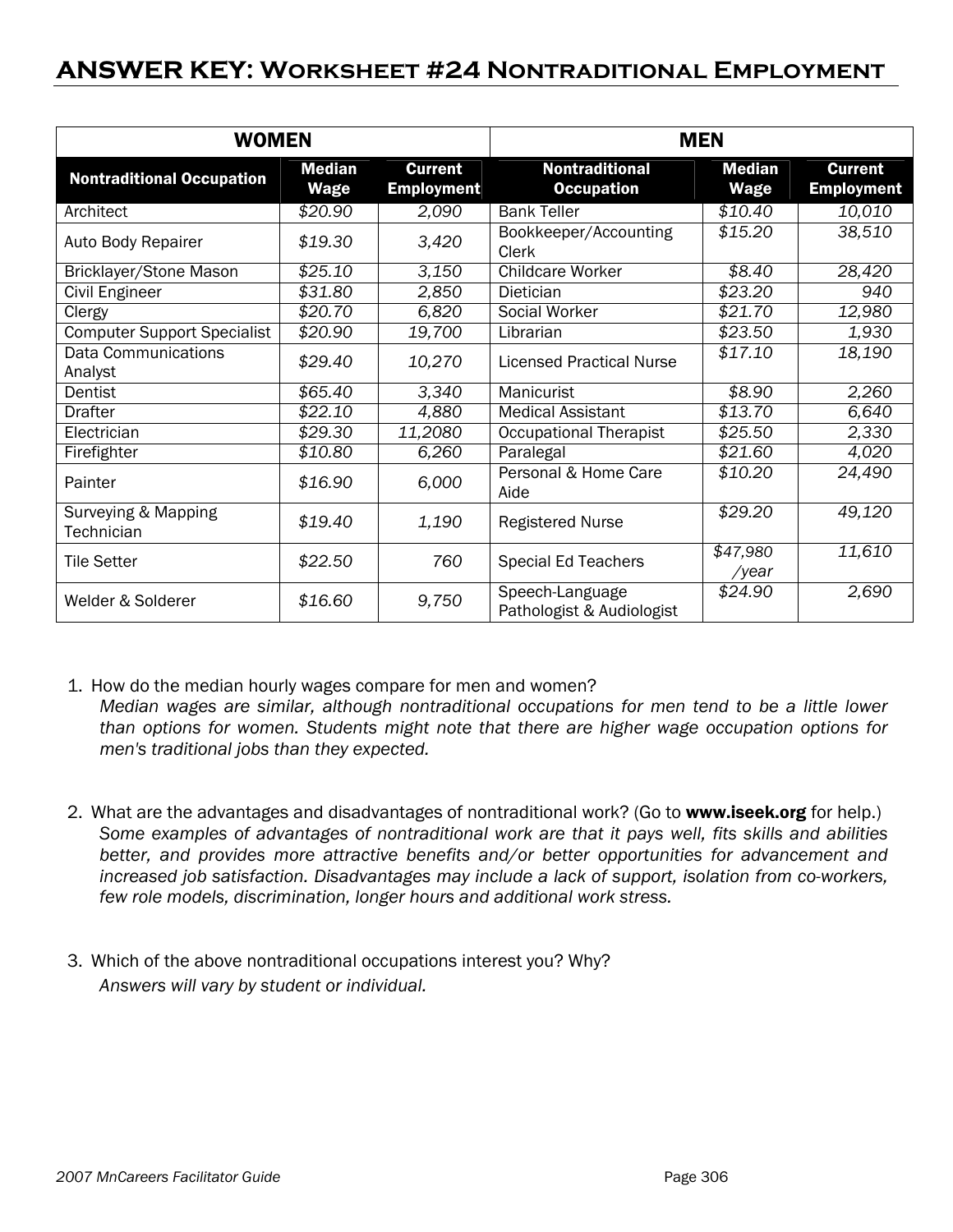## **ANSWER KEY: Worksheet # 25: Job Prospects**

Find each career field in *MnCareers*. Locate the job within each career field that has the highest employment figure and write that in the job title below. Then, check the box that best describes the job outlook for that occupation.

| <b>Job Title</b><br>(examples)     | <b>Career Field</b>                        | <b>Job Outlook</b>                                                               |  |
|------------------------------------|--------------------------------------------|----------------------------------------------------------------------------------|--|
| Agricultural<br>Engineer           | <b>Agriculture &amp; Natural Resources</b> | Caution<br>$\Box$ Good<br>X Fair<br>$\Box$ Very Good<br>$\Box$ Excellent         |  |
| Interpreters &<br>Translator       | <b>Arts &amp; Humanities</b>               | Caution<br>$\Box$ Good<br>П<br>Fair<br>X Very Good<br>$\mathsf{L}$<br>□Excellent |  |
| Database<br>Administrator          | <b>Business &amp; Administration</b>       | $\Box$ Good<br>Caution<br>П<br>Fair<br>$\Box$ Very Good<br>ΙI<br>X Excellent     |  |
| <b>Bus &amp; Truck</b><br>Mechanic | <b>Engineering &amp; Technology</b>        | Caution<br>X Good<br>Fair<br>$\Box$ Very Good<br>$\Box$ Excellent                |  |
| Pharmacy<br>Technician             | <b>Health Services</b>                     | Caution<br>$\Box$ Good<br>ΙI<br>Fair<br>X Very Good<br>$\Box$ Excellent          |  |
| Law Clerks                         | <b>Human Services</b>                      | Caution<br>$\Box$ Good<br>ΙI<br>X Fair<br>$\Box$ Very Good<br>$\Box$ Excellent   |  |

- 1. Based on the information in the table above, which are the best job prospects? Which are the worst? *Student answers will vary, depending on what is important to each student – it could be employment, or outlook. Use the different student answers to begin a discussion on how the definition of a good job prospect differs from person to person. You can also discuss what other factors are missing here to determine a good job prospect – interest, wages, employment growth etc.*
- 2. What are some reasons why you would consider these jobs? What are some reasons why you wouldn't consider them?

 *Student answers will vary.* 

3. Does an occupation with a strong outlook mean it has good job prospects? Why or why not?  *Student answers will vary.*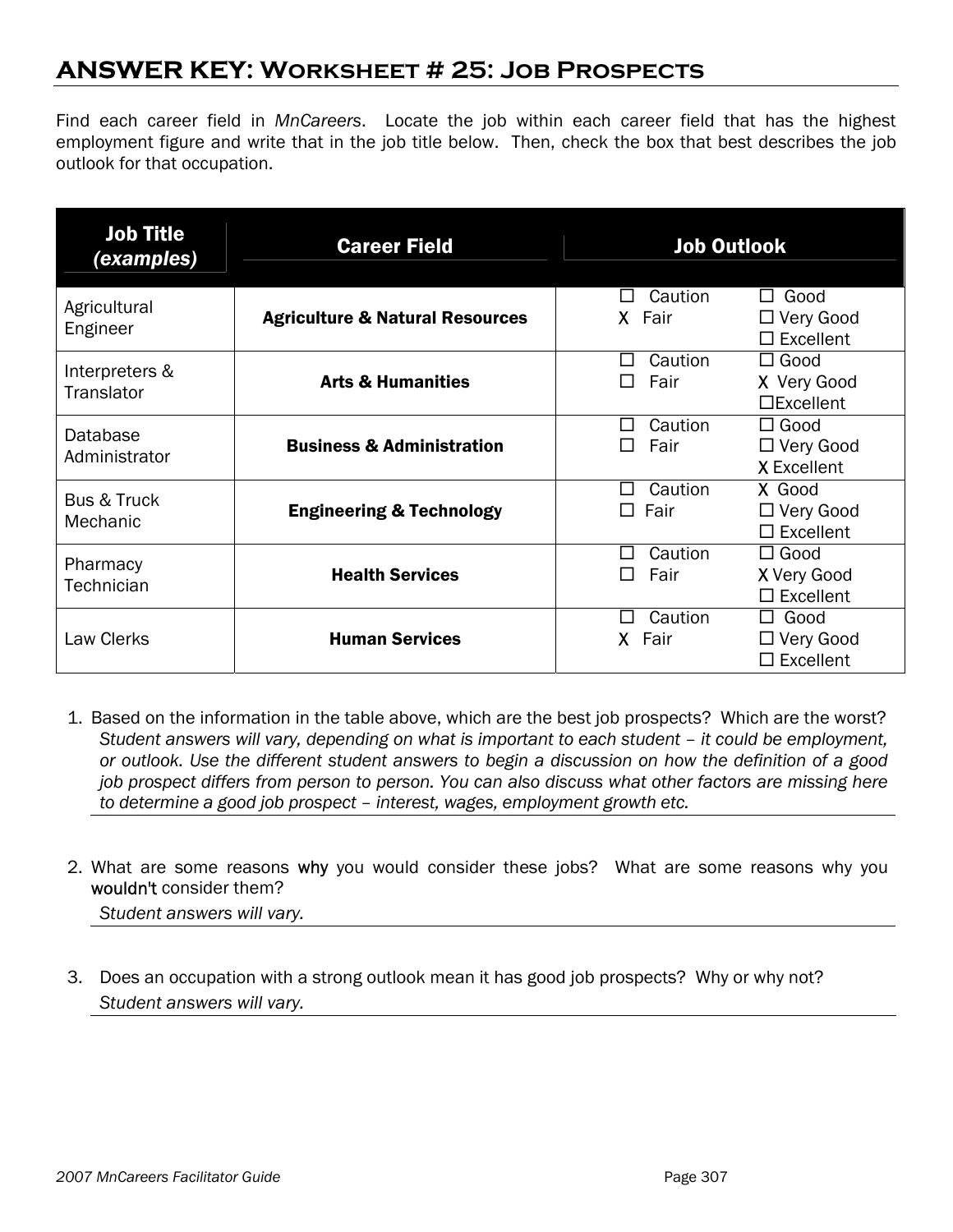## **ANSWER KEY: Worksheet #29: Who Doesn't use Algebra?**

When people ask which high school course is never used again, most people respond that algebra is not needed in the real world. But lots of jobs and daily tasks require algebra. The left column lists occupations and the right column lists how workers in those occupations would use algebra. Match the occupation to the correct application of algebra.

| nswer: |                                |                                                                          |
|--------|--------------------------------|--------------------------------------------------------------------------|
| F      | <b>Grocery Shopper</b>         | a. Determines workers per hour per job                                   |
| J      | <b>Personal Trainer</b>        | b. Calculates percent markups and sale<br>decreases                      |
| L      | <b>Clothing Designer</b>       | c. Calculates percent probability of precipitation                       |
| C      | Meteorologist                  | d. Increases and decreases recipe amounts                                |
| I      | Landscape Architect            | e. Calculates duct size for maximum air transfer                         |
| E      | <b>Heating Contractor</b>      | f. Determines unit prices                                                |
| A      | <b>Construction Contractor</b> | g. Calculates miles per gallon of fuel                                   |
| P      | <b>Guidance Secretary</b>      | h. Calculates dosage in relation to patient's body<br>weight             |
| Q      | Mechanic                       | i. Determines square area for plantings and<br>mulching                  |
| D      | Chef                           | j. Calculates calories needed in relation to body<br>weight              |
| B      | <b>Store Proprietor</b>        | k. Determines percent customer discounts                                 |
| R      | <b>Train Dispatcher</b>        | I. Uses ratios to enlarge or reduce pattern sizes                        |
| G      | <b>Truck Driver</b>            | m. Calculates semester grade point averages                              |
| M      | Teacher                        | n. Calculates ground speed versus air speed                              |
| н      | Anesthesiologist               | o. Determines horsepower-aerodynamics<br>relationships                   |
| N      | Pilot                          | p. Uses weighted grading system                                          |
| Κ      | Salesclerk                     | q. Determines tolerances for cylinder bores                              |
| O      | Automobile Designer            | r. Determines departure times based on speed-<br>distance relationships. |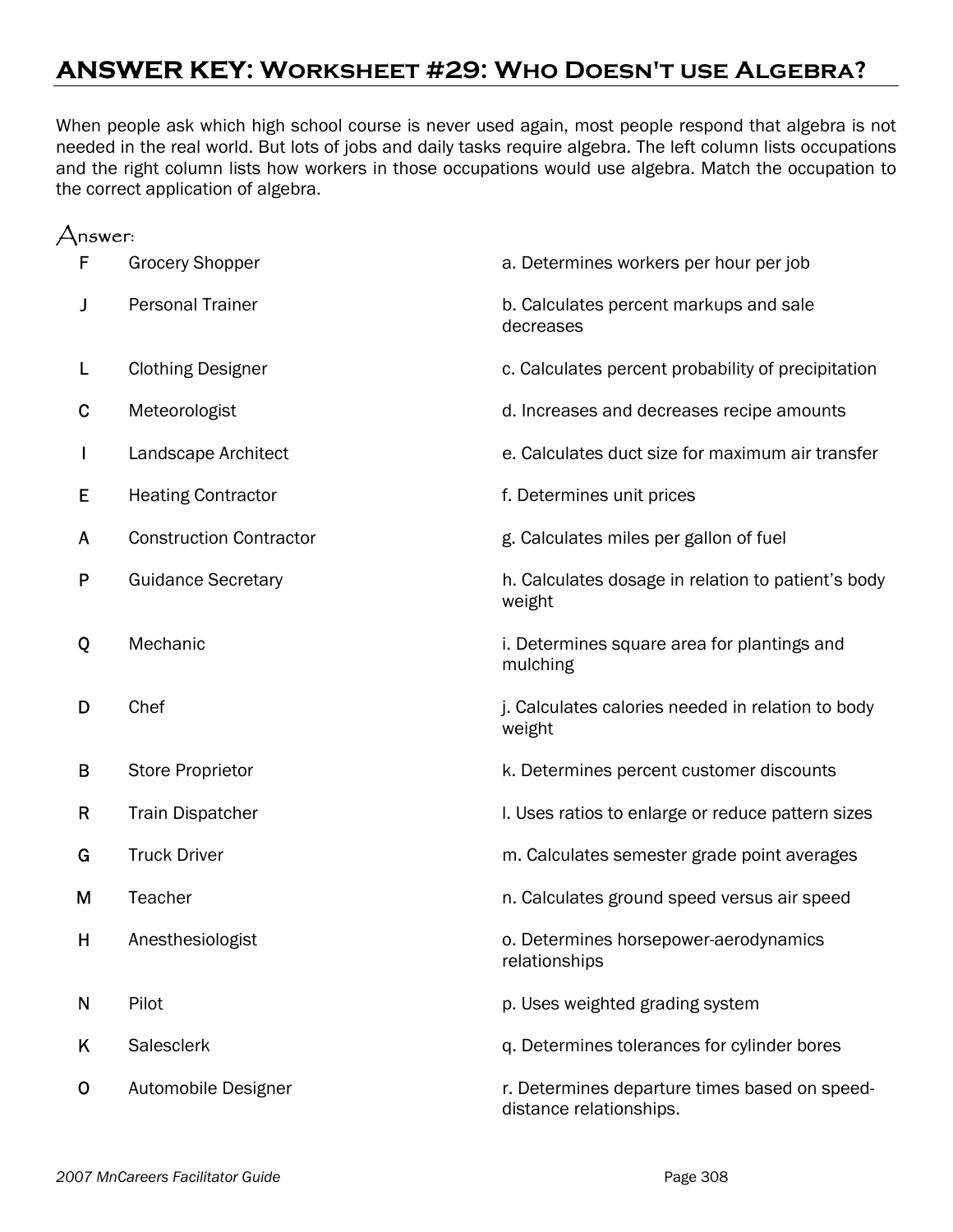## **ANSWER KEY: Worksheet #31: Minnesota Labor Laws, Test of Knowledge**

- 1. Joe was fired from his job without explanation. What must he do in order to obtain the reasons for the termination?
	- *C. Joe must write to the company within 15 working days requesting the reason for termination. The company then has 10 working days to respond. Minnesota Statutes 181.933 was just amended during the recent legislative session, allowing an employee to write within 15 working days for the reason for termination. Prior to August 2001, B was the correct answer.*
- 2. Marilyn thinks there might be something in her personnel records preventing her from getting a promotion. Can Marilyn get a copy of the contents?
	- *D. Yes, Marilyn may make a written request once every six months or one time within a year of termination of employment. The employer must pay for the copy. Minnesota Statutes 181.961 allows an employee to make a written request for the personnel record once every six months or one time within a year of leaving the company.*
- 3. Christine is a clerical worker who performs typing and filing for her company and is paid a salary. Her boss, Tom, told her that he is paying her salary so he does not have to pay overtime. Christine works 50 hours a week, but is not compensated. What recourse, if any, does she have?
	- *E. Both B and C fulfill the qualifications and duties. Christine is entitled to overtime. Sometimes people think salaried employees are exempt from overtime, but that is not true. An employee must be paid a salary AND fall into an exempt category in order to avoid being paid overtime. Generally, unless Christine is allowed to make policy decisions for the company, she must be paid overtime. The amount owed depends on the size of the employer. Contact the U.S. Wage & Hour Division at the Department of Labor for more information.*
- 4. Jennifer is a server at a local café. Yesterday, she dropped a tray of dishes on the way to the kitchen. Her supervisor, Carol, told Jennifer she will be taking the cost out of her paycheck. What are Jennifer's options?
	- *B. Jennifer can demand her entire pay, unless Carol has written authorization from her after the dishes were broken to deduct the amount. Minnesota Statutes 181.79 requires written authorization from an employee before deducting any loss, theft or claimed debt.*
- 5. Under Minnesota Law, what is the minimum wage employers must pay?
	- *E. The correct answer is E.*

 *Minimum wage for employers with gross revenue of more than \$625,000 is \$6.15 an hour. Employers that make less than that are required to pay \$5.25 an hour. People under age 20 may be paid a training wage of \$4.90 an hour for the first 90 consecutive days of employment, after which they must be paid the appropriate minimum wage.*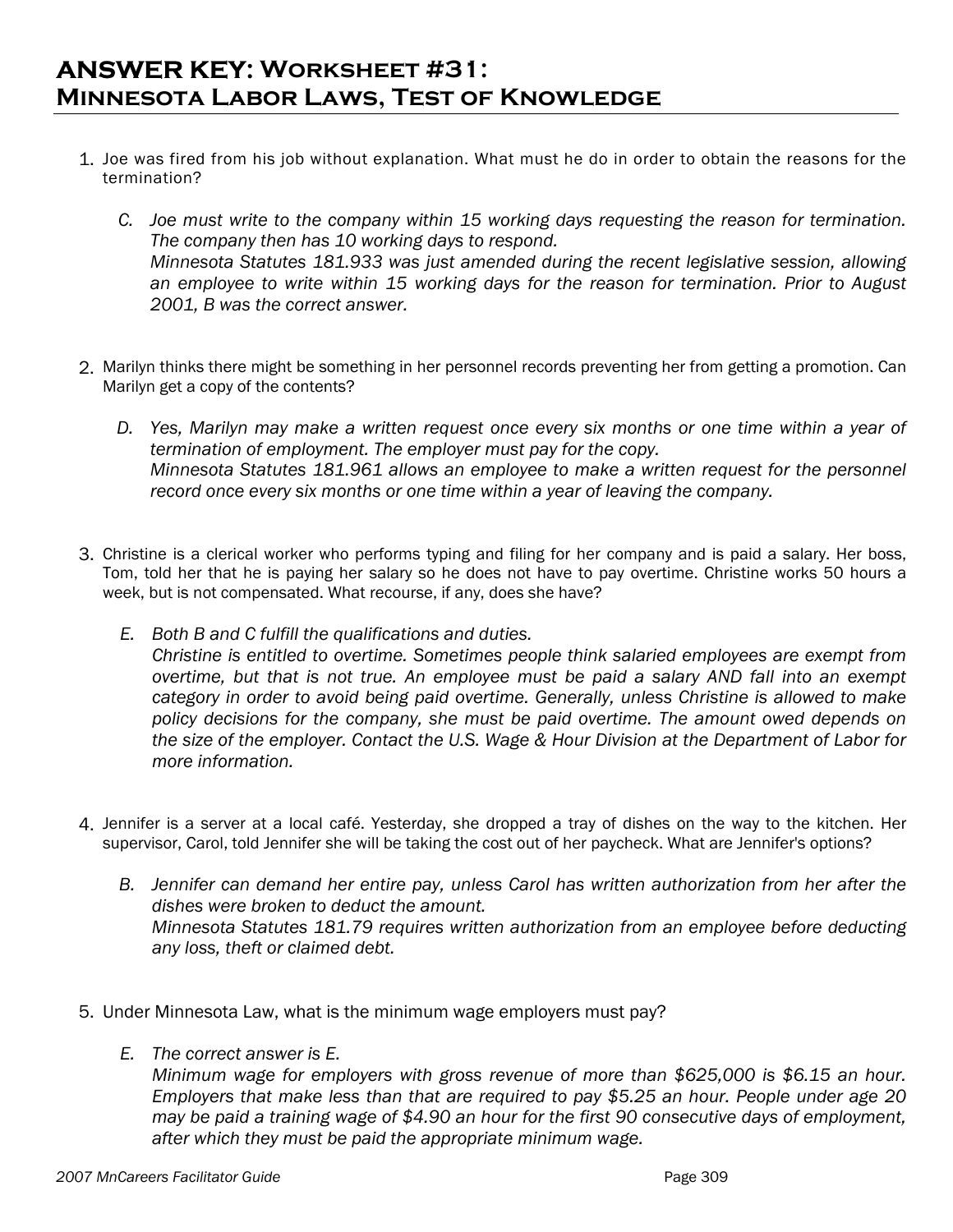- 6. Which of the following statements are true about what rest breaks an employer must offer you?
	- *D. For every four hours of work, an employee must be allowed to use the restroom. If they work eight consecutive hours, they must be given sufficient time to eat a meal.*
- 7. John was fired from his job. When may he expect to receive his final pay?
	- *A. Minnesota Statutes 181.13: When any employer employing labor within this state discharges an employee, the wages or commissions actually earned and unpaid at the time of the discharge are immediately due and payable upon demand of the employee. If the employee's earned wages and commissions are not paid within 24 hours after demand, whether the employment was by the day, hour, week, month, or piece or by commissions, the employer is in default.*
- 8. Stephanie is 17 years old and still in high school. She would like to work at Marty's Bar & Grille. She wants to apply to be a hostess, because the pay is more, but will have to help servers deliver alcoholic beverages. She does not know if this is a problem. Can Stephanie work at Marty's?
	- *C. Stephanie cannot work in rooms where liquor is served, but may be a dishwasher at Marty's.*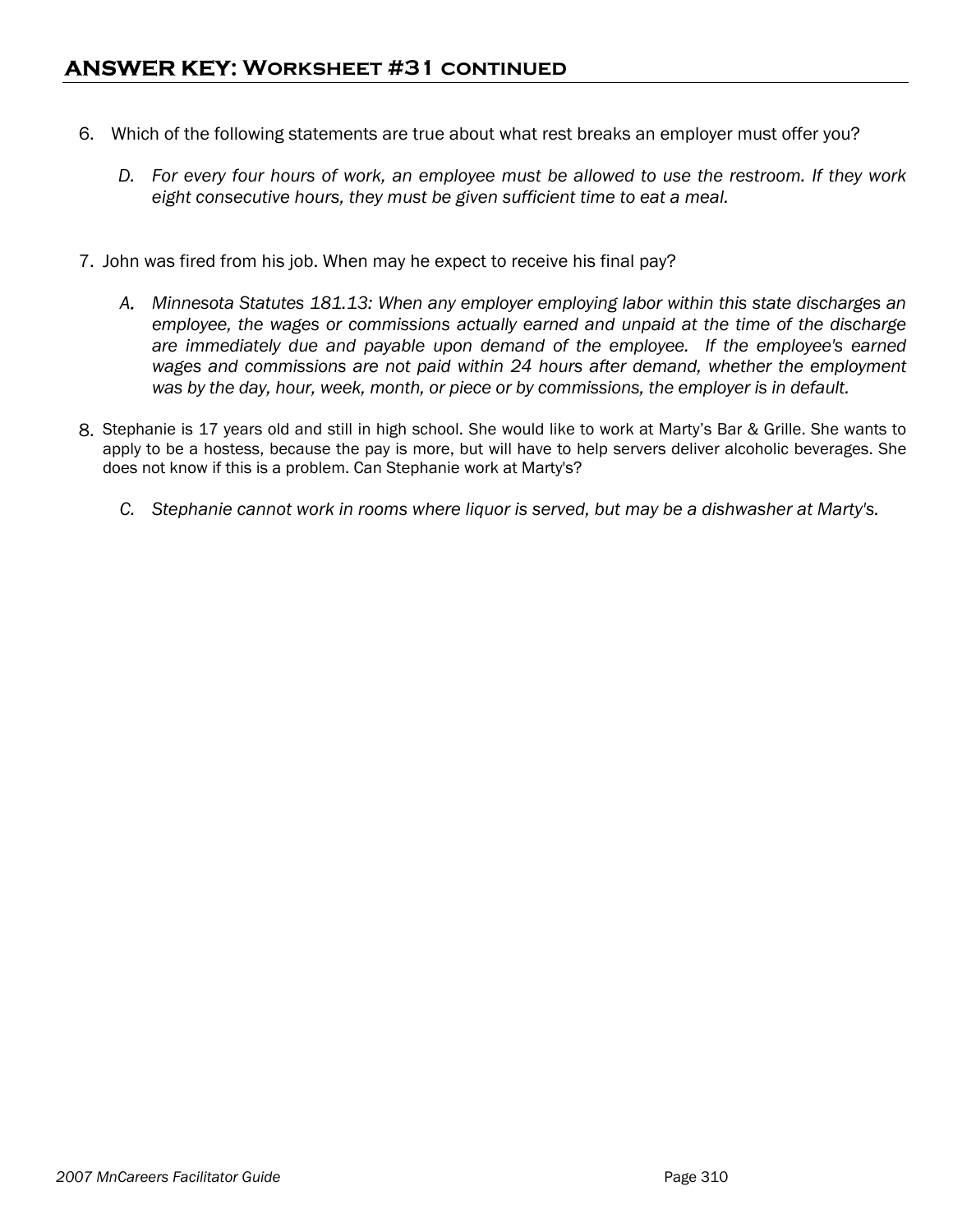#### 1. You are due at work at 2:00pm. You're across town and you're running late. You know you won't make it there before 2:15. What should you do?

- *A. Call your supervisor and let him/her know you're going to be 15 minutes late. You should ALWAYS call if you're going to be late. Although taking the time to call might make you a minute or two later than if you hadn't called, employers expect tardy employees to call. Calling is the professional thing to do; it lets your supervisor know that you understand that you're delay is having a negative effect on their business. Of course, it's best to keep tardiness to a minimum.*
- 2. You're overwhelmed at work. Yesterday, your boss gave you a big job to finish within 2 days. A few minutes ago, the company owner asked you to help on a project later that day. Meanwhile, a coworker has asked you for your help on planning a birthday party for another employee. You know you can't get everything done in time. What should you do?
	- *B. Talk to your boss. Communicate the demands on your time and ask if he/she can help you prioritize what needs to be done. Believe it or not, this scenario is a fairly common one, and certainly not one to quit your job over! Your boss might not realize how many projects you're working on at one time and might unknowingly give you more work than one person can handle. Prioritizing your work is a skill that you'll learn as you become more experienced. Often, you'll be able to prioritize tasks without asking for any guidance from your superiors. When you're not sure, it's always best to ask. And while it's usually perfectly fine to celebrate birthdays or other special occasions at work, it's important to not let social activities absorb too much of your time, especially when you're busy.*
- 3. You discover that some money is missing from your desk. Two of your coworkers told you that they noticed another co-worker poking around in your office while you weren't there. What's the best thing to do in this situation?

 *C. Report the theft (without mentioning names) to a security guard or supervisor and lock your desk or keep your money elsewhere from now on. It's always a good practice to simply keep your belongings in a safe place at work. If a theft does occur, simply report it to someone in authority (without mentioning names) and try to be more cautious in the future. You don't know for sure who took your money, so it's best to not risk accusing an innocent person. Telling your boss who you think stole the money could do much more harm than good and your boss might perceive you as a gossip.* 

- 4. Your supervisor has given you a small but very important task and you're not sure how best to complete it. You know that another one of your coworkers has done this before. What should you do?
	- *C. Ask your supervisor how she or he would like you to complete the task. It's appropriate to ask questions if you're not sure how to complete a task, especially when it's one you've never done before. And, since the task is important, it's best to ask your supervisor,*  rather than your coworker, how to complete it. It's never a good idea to trade jobs with a *coworker – your supervisor gave the task to you for a reason. How do you know he/she will handle the project better than you?*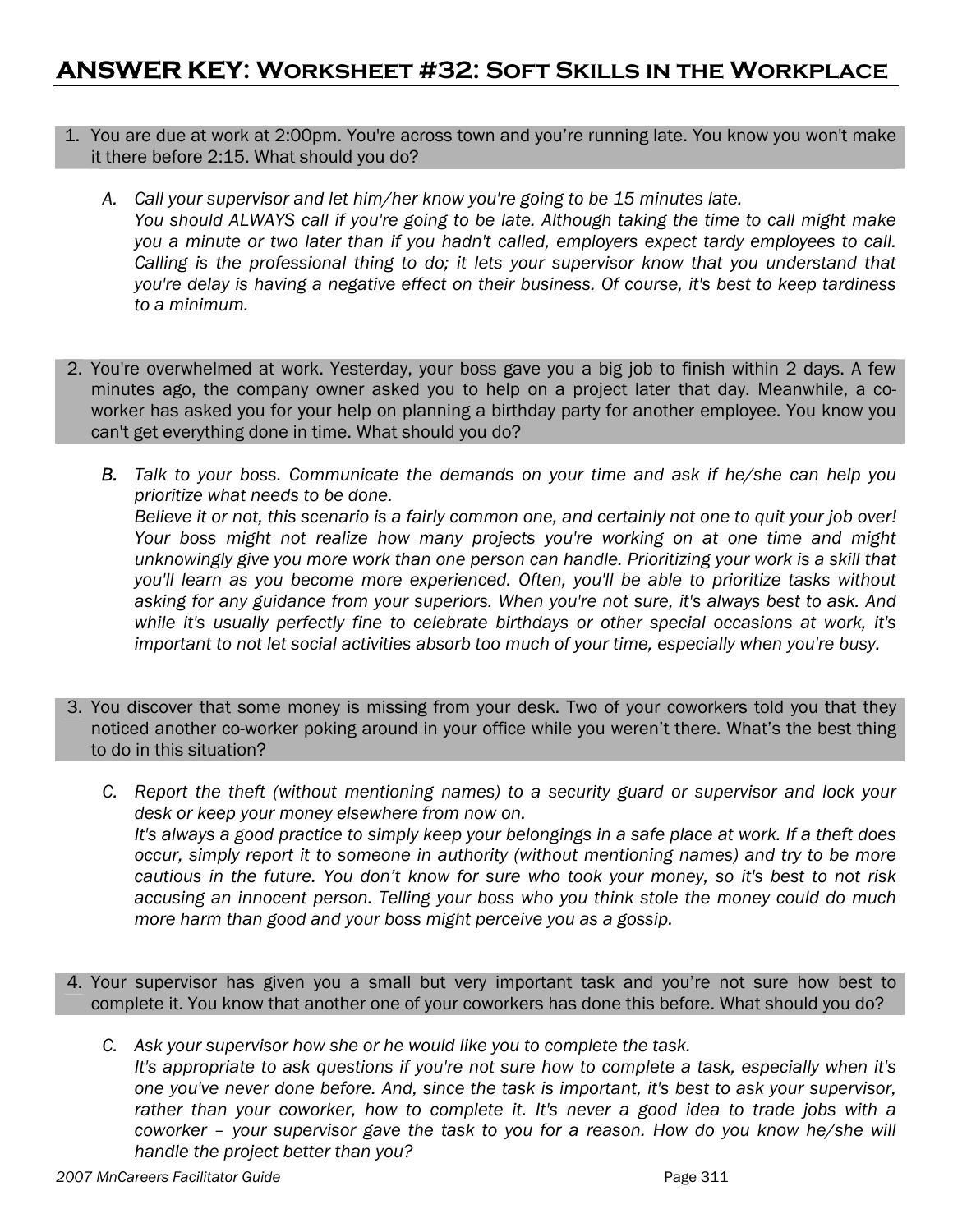- 5. You and a coworker have completed a project together. You each did about half the work. Your boss came and thanked you for your work, without ever mentioning your coworker's name or saying she knew your coworker was involved. Which of the following is the best thing to do?
	- C. Thank your boss for her praise and acknowledge that the project was a combined effort between you and your coworker.

 *Of course you can — and should — take credit for a project on which you worked, but acknowledging that you had help is professional and courteous. Your boss will be impressed with your honesty.*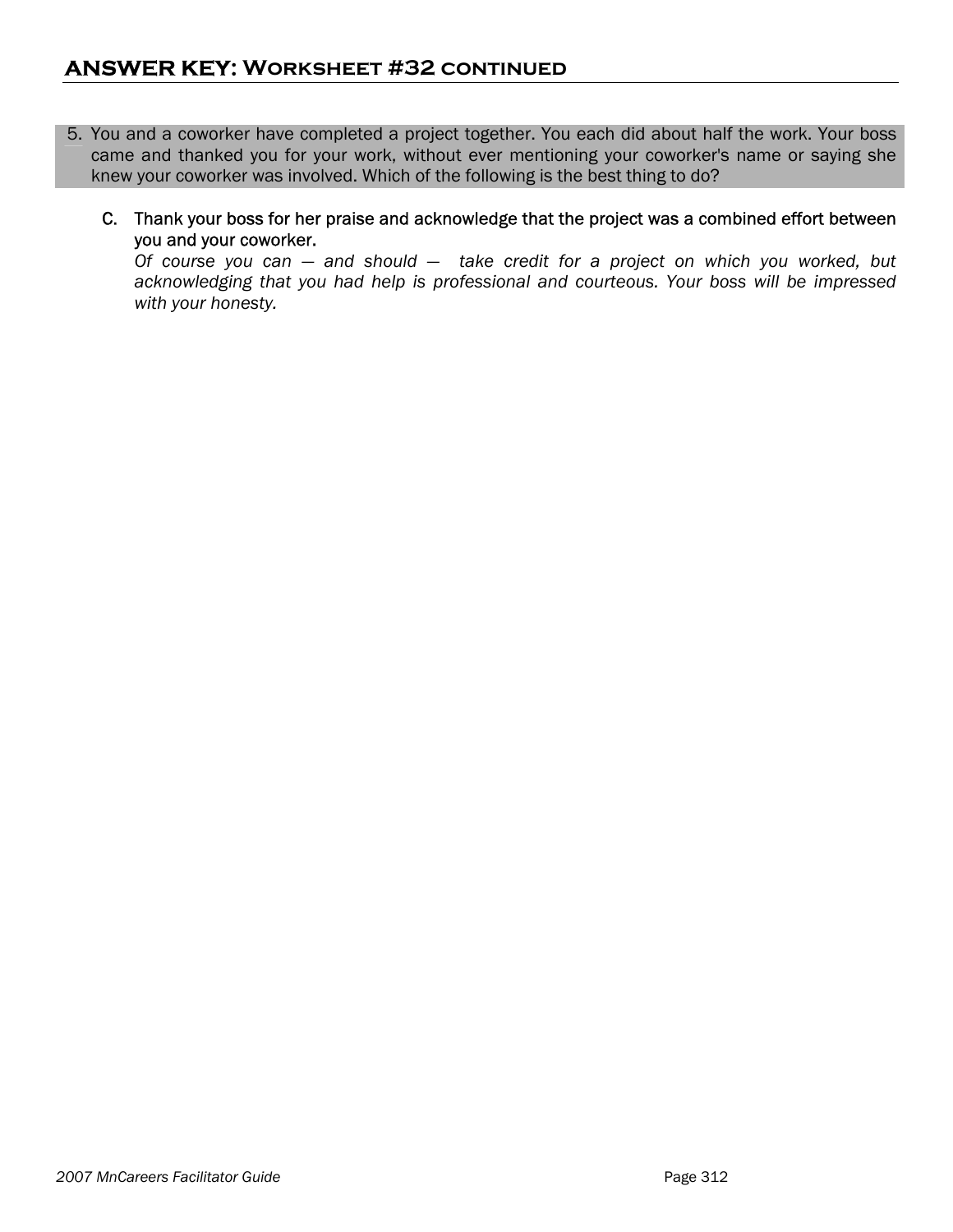### **ANSWER KEY: Worksheet #33: Exploring Apprenticeship**

1. What are the two main components of apprenticeship training? How long does each part typically last?

*1. PAID WORK EXPERIENCE — Average of 3 years of paid work experience.* 

*2. RELATED TECHNICAL INSTRUCTION — Average of 144 hours of technical instruction per year.* 

- 2. How does an employer benefit from hiring you as an apprentice? *An apprentice is an investment — this investment will become a well-trained, skilled professional who will be an asset to* their business.
- 3. List 3 benefits of becoming an apprentice.

 *1. Many highly skilled professions can be learned through registered apprenticeship training.* 

*2. You'll be given a Certificate of Completion of Apprenticeship from the State of Minnesota after completion of apprenticeship training that will confirm your technical skills.* 

 *3. Graduates of apprenticeship programs are paid well.* 

4. Find 3 other sources of information about apprenticeship training. For each source you find, briefly describe the information provided. (Use the Internet, library, career resource room, school counselor for help.) (Page 86-87 of *MnCareers*)

 *Three sample resources:* 

*1. Minnesota Department of Labor and Industry (www.doli.state.mn.us/appr.mtnl). This site includes a list of answers to common apprenticeship questions.* 

*2. U.S. Department of Labor – Office of Apprenticeship Training, Employer and Labor Services (www.doleta.gov/atels\_bat). This site includes further benefits for an apprentice and an employer.* 

*3. Construction Trades (*www.constructioncareers.org). *This site has further information on 35 different construction trades. It provides job descriptions, contacts, qualifications, wages and more.* 

5. Find 2 occupations that normally require apprenticeship training. Give the occupational description, wage ranges and employment figures for each occupation.

*Occupational Examples: Carpenters, Electricians, Fire Fighters, Truck Drivers , Tool & Die Makers, Printers, Auto Mechanics, Meat Cutters, Telecommunications Technicians, Floor Coverer and Heavy Equipment Operators, and Machinists.* (See www.doli.state.mn.us/appr.html for a complete list of occupational possibilities)

6. Compare 2 occupations you listed above with two occupations you have identified as interesting to you in previous activities. How do they compare? (For example: Are they the same type of occupation? Compare each on wages, education and training requirements, job outlook, etc.) Would you consider an occupation requiring apprenticeship training after high school?

 *ANSWERS WILL VARY* 

- 7. What have you learned about apprenticeship training that you did not know before? *ANSWERS WILL VARY*
- 8. If you were explaining the benefits of apprenticeship training to another classmate, what would you describe as the most important benefit to students? *ANSWERS WILL VARY*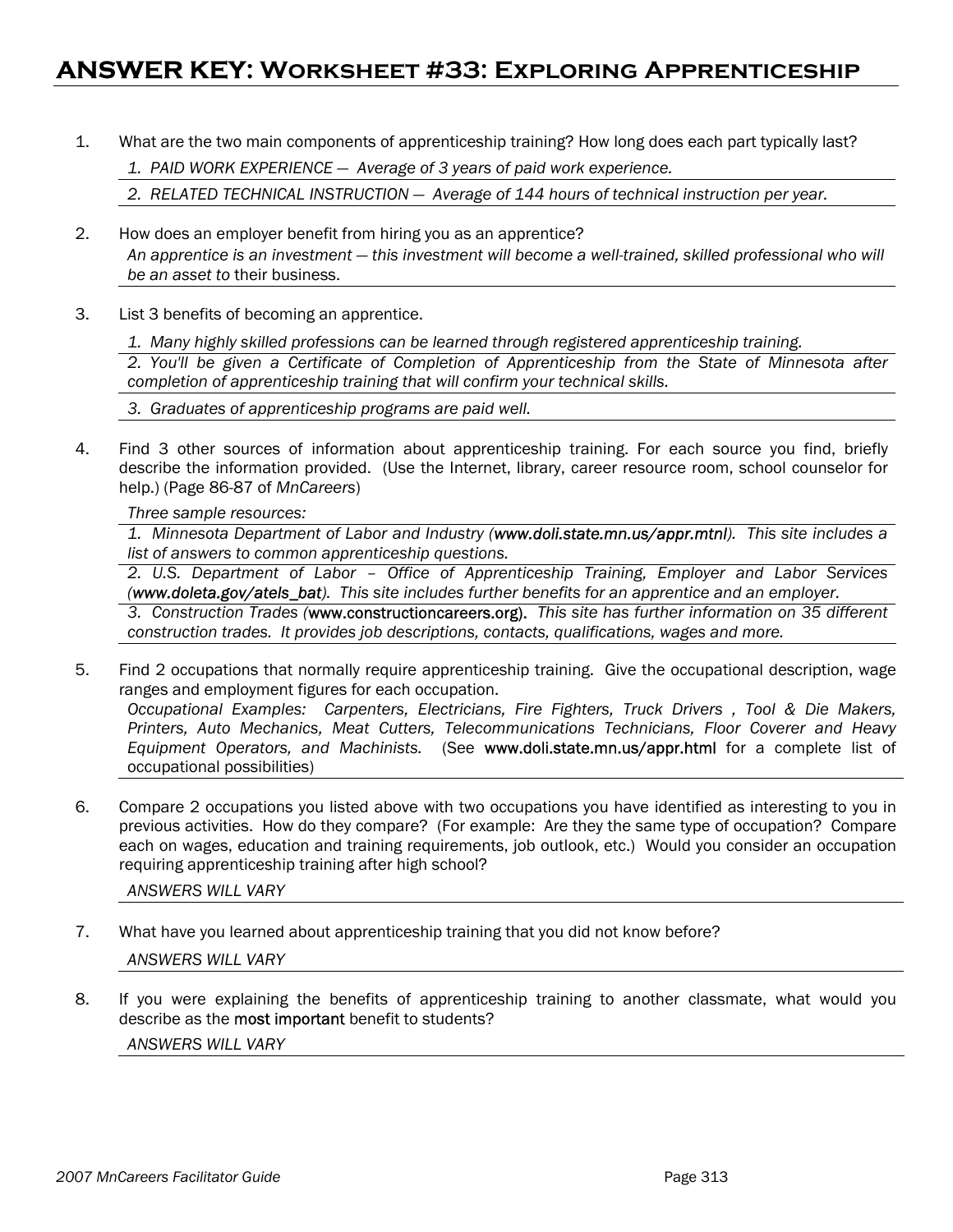# **ANSWER KEY: Worksheet # 38: Related School Subjects**

| <b>School Subject</b>        | $\checkmark$ if the subject is<br>required for college | What career field is related<br>to this subject?                                     | $\checkmark$ if interested in<br>this subject<br>$\checkmark$ which subjects<br>should you explore<br>further |
|------------------------------|--------------------------------------------------------|--------------------------------------------------------------------------------------|---------------------------------------------------------------------------------------------------------------|
| Art                          |                                                        | Arts & Humanities Careers                                                            |                                                                                                               |
| Auto Technology              |                                                        | Engineering & Technology<br>Careers                                                  |                                                                                                               |
| <b>Business</b>              |                                                        | <b>Business &amp; Administration</b><br>Careers (has applications in<br>all careers) |                                                                                                               |
| Carpentry/Wood<br>Technology |                                                        | Engineering & Technology<br>Careers                                                  |                                                                                                               |
| <b>Computer Science</b>      |                                                        | <b>Business &amp; Administration</b><br>Careers (has applications in<br>all careers) |                                                                                                               |
| <b>Creative Writing</b>      |                                                        | Arts & Humanities Careers                                                            |                                                                                                               |
| Drafting/Engineering         |                                                        | Engineering & Technology<br>Careers                                                  |                                                                                                               |
| English                      | ✓                                                      | Arts & Humanities Careers                                                            |                                                                                                               |
| Foreign Language             |                                                        | Arts & Humanities Careers<br>(has applications in all<br>careers)                    | STUDENT ANSWERS WILL VARY                                                                                     |
| Health                       |                                                        | <b>Health Services Careers</b>                                                       |                                                                                                               |
| History                      |                                                        | <b>Human Services Careers</b>                                                        |                                                                                                               |
| <b>Home Economics</b>        |                                                        | <b>Business &amp; Administration</b><br><b>Careers OR Human Services</b>             |                                                                                                               |
| Horticulture/Agriculture     |                                                        | Agriculture & Natural<br><b>Resources Careers</b>                                    |                                                                                                               |
| <b>Industrial Arts</b>       |                                                        | Engineering & Technology<br>Careers                                                  |                                                                                                               |
| <b>Mathematics</b>           |                                                        | <b>Business &amp; Administration</b><br>Careers                                      |                                                                                                               |
| Marketing                    |                                                        | <b>Business &amp; Administration</b><br>Careers                                      |                                                                                                               |
| Music                        |                                                        | Arts & Humanities Careers                                                            |                                                                                                               |
| <b>Physical Education</b>    |                                                        | <b>Human Services Careers</b>                                                        |                                                                                                               |
| Science                      | ✓                                                      | Engineering & Technology OR<br><b>Health Services Careers</b>                        |                                                                                                               |
| <b>Social Studies</b>        | ✓                                                      | <b>Human Services Careers</b>                                                        |                                                                                                               |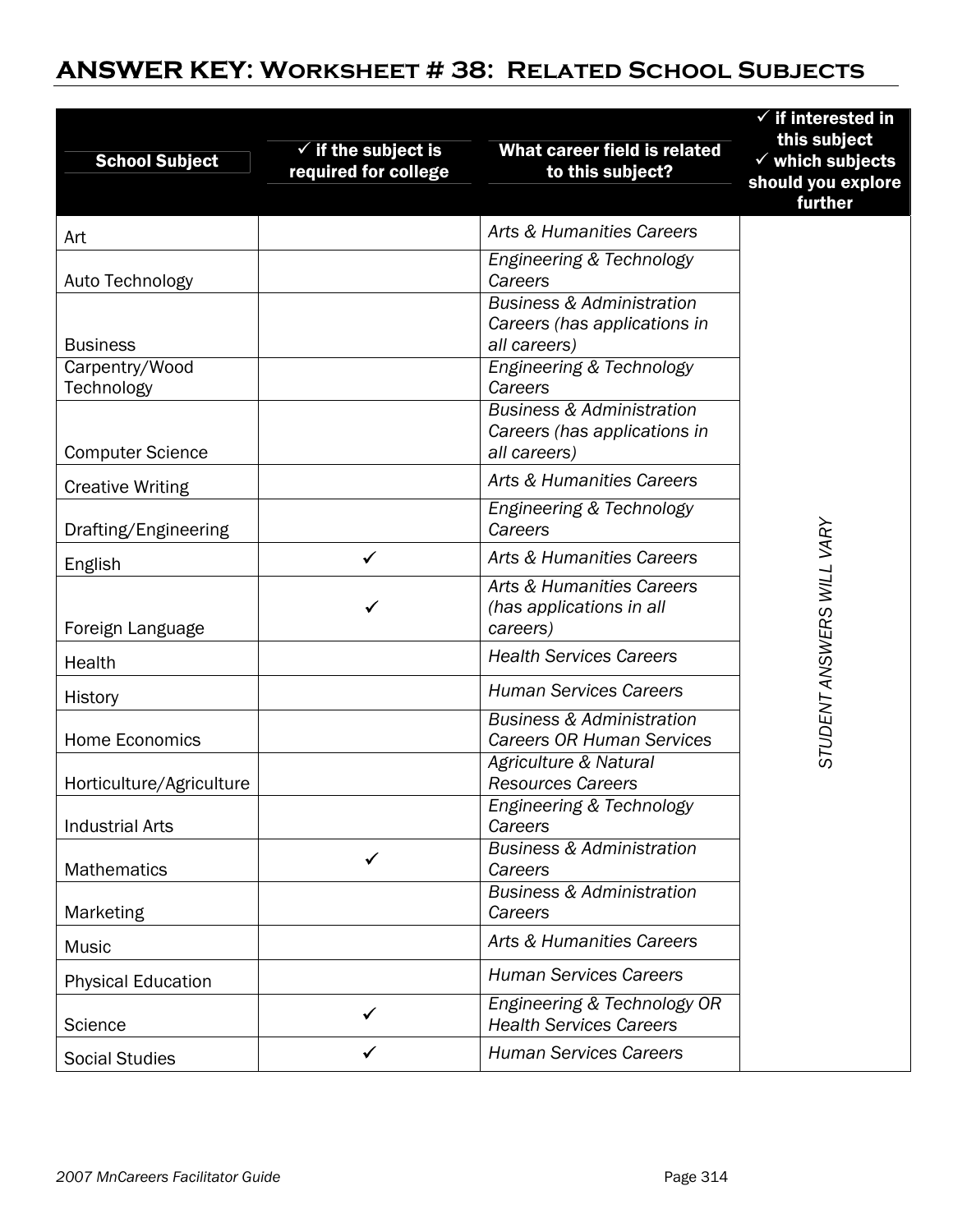### **ANSWER KEY: Worksheet #39: Exploring Higher Education Opportunities**

- 1. What is the name of the state office that can help you with questions and provides resources about financial aid? List 2 ways to contact this office. *The Minnesota Office of Higher Education. You can call 651.642.0567 in the Twin Cities or 1.800.657.3866 in Greater Minnesota. Information is also available from the MOHE's Web sites: www.ohe.state.mn.us or www.getreadyforcollege.org.*
- 2. Looking though the "Preparing" section of www.getreadyforcollege.org, list 4 critical skills you need to succeed in college in life.

(Preparing — Plan for the Future — foundation for Success)

*Reading to understand information; Writing to express ideas; Researching to find answers to questions; Independence to fulfill responsibilities; Resilience to rebound from and persist through adversity; Persistence to keep moving toward goals.* 

3. There are many features to consider when choosing a college. Using the "Selecting" section, list 6 highlights to consider.

(Selecting — Identifying What You Want In a School)

*Athletic offerings; Campus safety; Campus setting; Extracurricular organizations and events; Faculty experience and expertise; Financial aid availability and deadlines; Geographic location; Housing availability and cost; Length, time and location of classes; Number of students enrolled; Percentage of graduates employed within one year; Percentage of students who graduate; Percentage of students who return the following year; Programs of study, majors, and course selection; School facilities and equipment; School or program reputation; Student characteristics; Student-to-faculty ratio; Support services; Transportation availability and cost; Tuition and fees.* 

- 4. What percentage of Minnesota college students are "adult" learners, aged 25 or older? (Preparing — Success as an Adult Student) *About 33 percent of students in Minnesota and nearly 38 percent of those attending community & technical college are 25 or older.*
- 5. List 4 different ways to obtain an application to any of Minnesota's state colleges or community/technical colleges. *1. From a high school counselor. 2. Visit a state college or university campus or Web site. 3. Call 1.888.667.2848 (MnSCU.4.U) 4. Visit MnSCU's Web site (www.mnscu.edu/students/application.html) and download an application.*
- 6. List the Web sites available to you when applying to any Minnesota private college or the University of Minnesota.

 *www.mnprivatecolleges.com and www.umn.edu*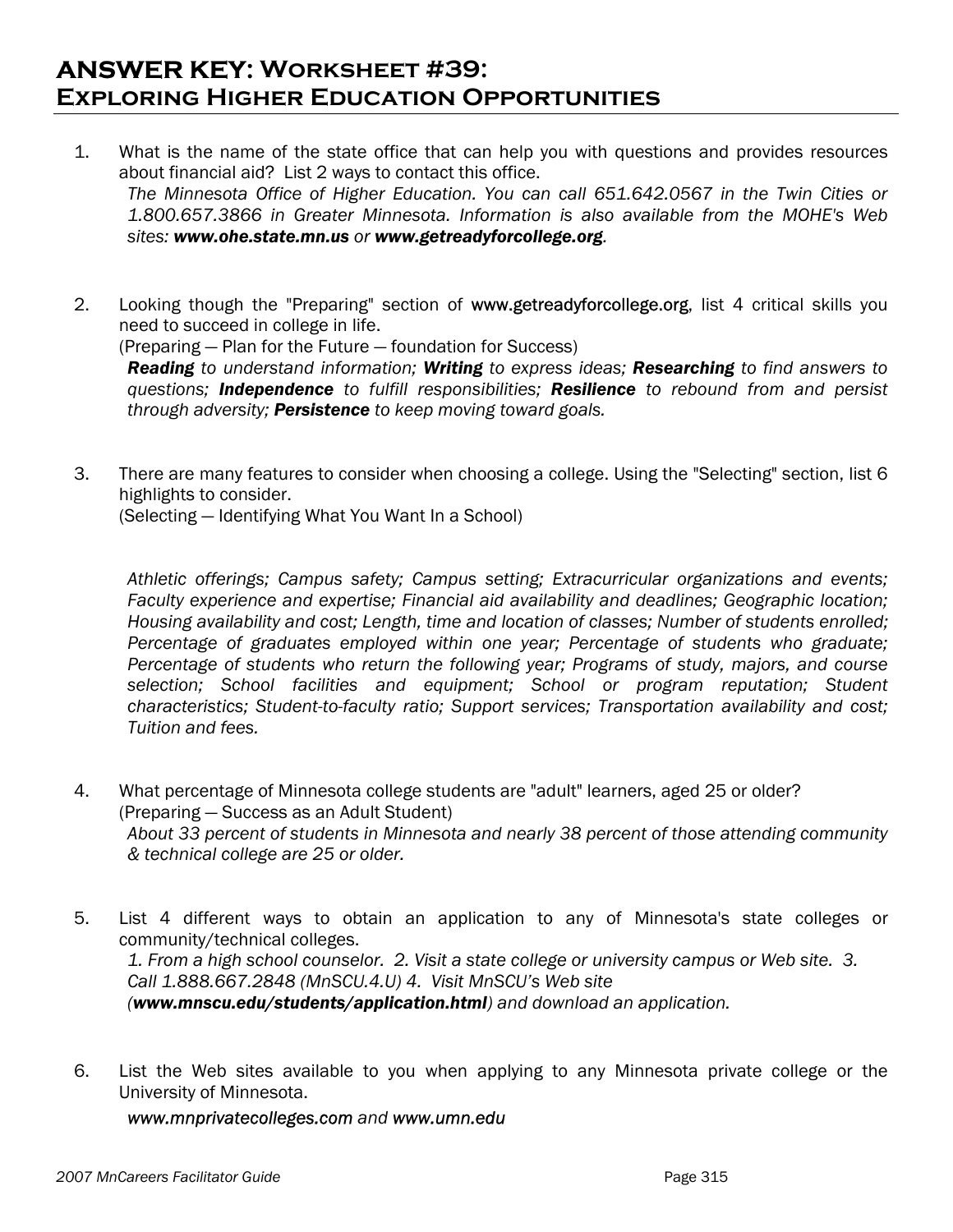7. List 4 of the different types of financial aid discussed in both *MnCareers* and on www.getreadyforcollege.org. List 2 facts about each.

| <b>TYPES OF FINANCIAL AID</b>      | <b>FACTS</b>                                        |
|------------------------------------|-----------------------------------------------------|
| GRANTS - from federal/state        | 1. You don't have to pay this money back            |
| government                         | 2. Common grants are Pell and Minnesota State       |
| LOANS - from private funders, like | 1. You have to apply for loans and must pay it back |
| banks                              | 2. Common loans are Stafford, Perkins, and SELF     |
| WORK STUDY - campus employment     | 1. Your income offsets the cost of your tuition     |
|                                    | 2. Work study is usually part-time                  |
| SCHOLARSHIPS - money from          | 1. You don't need to pay this money back            |
| government, schools, community     | 2. Can be based on need, ability, merit, academic   |
| groups, or businesses              | performance, etc.                                   |

8. Why shouldn't you wait until your senior year to make a decision about college? When is a better time to start?

(Preparing — College Prep Timeline)

*You'll want enough time to make a good decision, explore all your options and apply for financial aid. Many schools will also have a deadline for enrollment. You should start exploring options now — it's never too early to start.*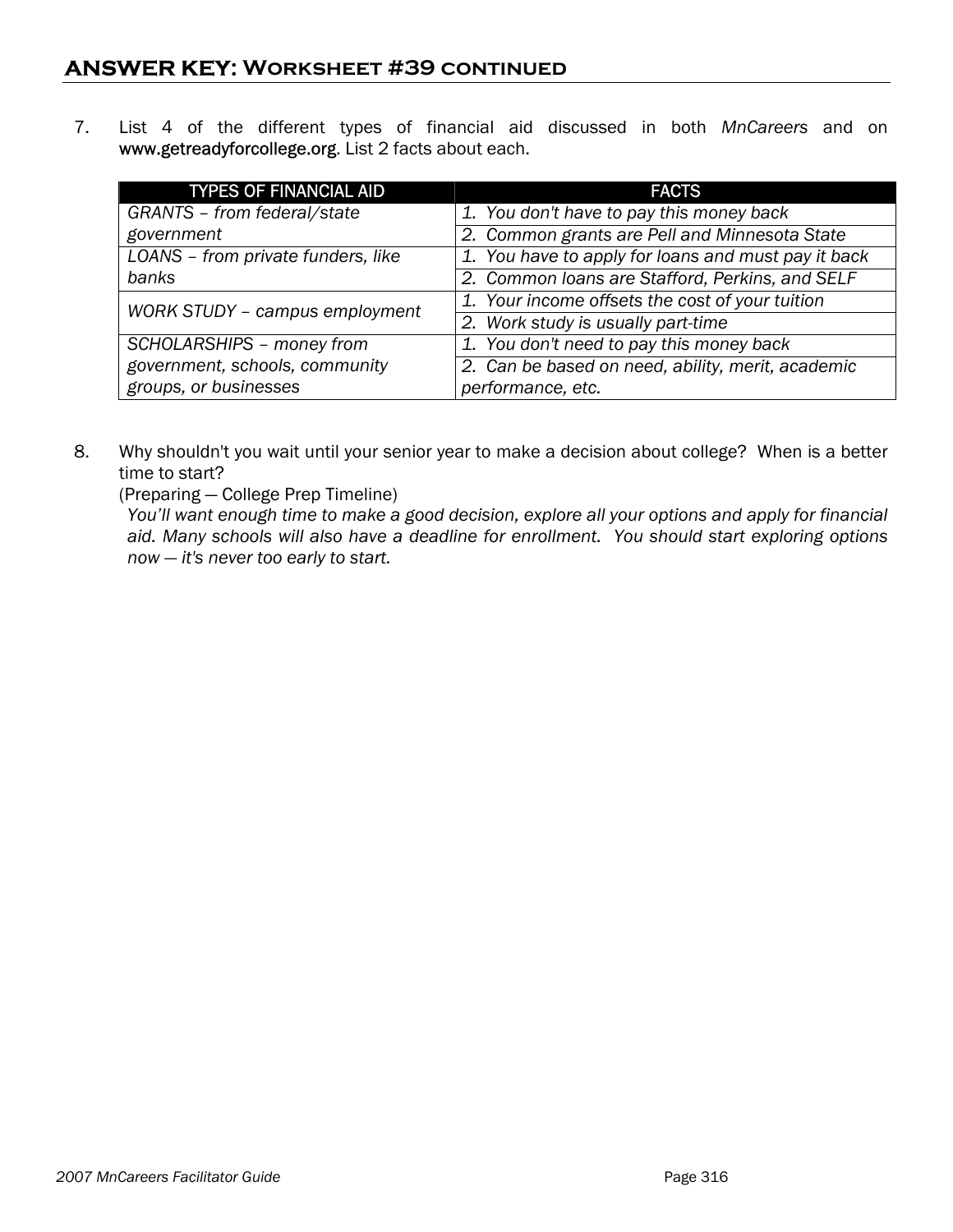1. Using page 90 of *MnCareers*, name and define the 5 types of schools in Minnesota.

 *Technical colleges (generally offer career-oriented, hands-on instruction); Community colleges (offer the first 2 years of a 4-year program to train students for special occupations); Private career schools (provide short-term programs to prepare students for specific careers); Public universities (offer bachelor's of science and arts, master's, and sometimes doctorate or professional degrees); Private colleges or universities (can be for-profit or nonprofit, or religious, offer bachelor's and advanced degrees).*

2. Follow these 4 steps to complete the table below – *EXAMPLE TABLE*

| <b>Occupation</b> | <b>Educational</b><br><b>Program</b> | <b>School</b>                            | <b>Cost of Tuition</b><br>2004-2005 |
|-------------------|--------------------------------------|------------------------------------------|-------------------------------------|
|                   |                                      | A. Century College                       | \$4,244                             |
| Dental Assistant  | <b>Health Services</b>               | B. Hennepin Technical - Eden Prairie     | \$3,947                             |
|                   |                                      | C. Duluth Business University            | \$13,050                            |
| Office Support    | <b>Business</b>                      | A. Academy College                       | \$17,898                            |
|                   |                                      | <b>B.</b> Anoka Technical College        | \$4,464                             |
|                   |                                      | C. National American University          | \$13.955                            |
|                   |                                      | A. DeVry University                      | \$12,968                            |
| Web Design        | Communications                       | <b>B.</b> Minneapolis School of Business | \$12,850                            |
|                   |                                      | C. St. Paul College                      | \$4,134                             |

3. Some occupations have many educational programs to choose from, while others don't have a clear connection to any. Did you have any problems matching your occupations with educational programs? Were you surprised by any of the related educational programs? Why or why not?

*STUDENT ANSWERS WILL VARY*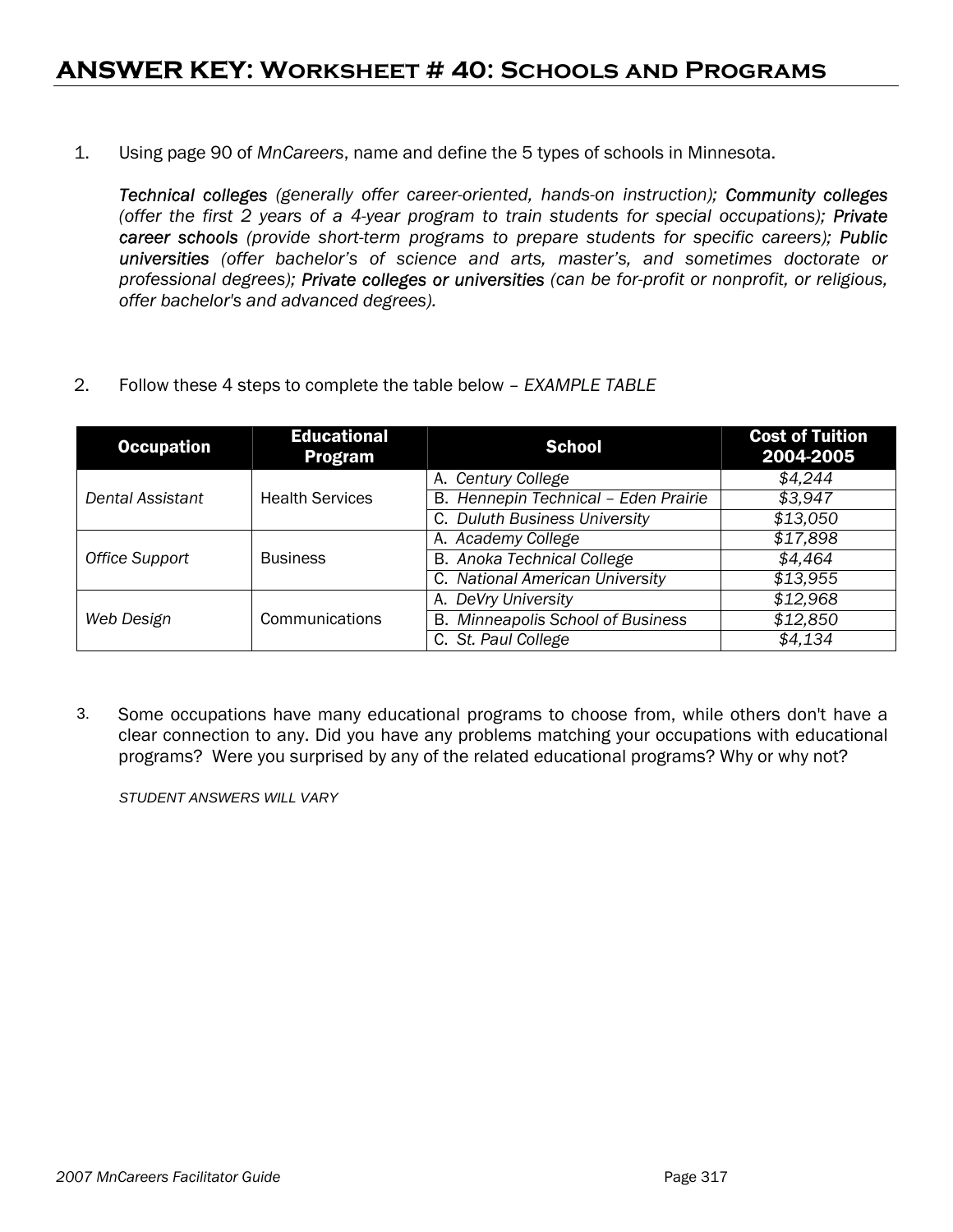### **ANSWER KEY: Worksheet # 40 Continued**

4. Choose another educational program that's appealing to you — selecting something different than the programs in question 2. List four schools that offer this program. If possible, choose different types of schools that offer this program (2-year or 4-year, private, state university, etc.). Fill in the information below for each school.

Educational Program: *EXAMPLE EDUCATIONAL PROGRAM – Legal Secretary Studies* 

| <b>School</b>                                           | <b>Type of</b><br><b>School</b> | <b>Address</b>                                                                                            | <b>Phone/Website</b>               | To order a catalog,<br>contact                |  |
|---------------------------------------------------------|---------------------------------|-----------------------------------------------------------------------------------------------------------|------------------------------------|-----------------------------------------------|--|
| Alexandria<br>Technical<br>College                      | Public Tech                     | 1601 Jefferson Street<br>Alexandria, MN 56308                                                             | 320.762.0221<br>www.alextech.edu   | www.alextech.edu/programs.htm<br>888.234.1222 |  |
| Lake<br>Superior<br>College                             | Community<br>College            | 2101 Trinity Road<br>Duluth, MN 55811                                                                     | 218.733.7600<br>www.lsc.edu        | 800.432.2884                                  |  |
| Minnesota<br>School of<br><b>Business -</b><br>Plymouth | <b>Private Career</b>           | 1455 County Road 101 N<br>Plymouth, MN 55447                                                              | 763.476.2000<br>www.msbcollege.edu | 763.476.2000<br>www.msbcollege.edu            |  |
| U of M<br>Continuing<br>Ed                              | Public                          | <b>Continuing Professional</b><br>Education<br>1420 Eckles Avenue<br>20 Coffey Hall<br>St. Paul, MN 55108 | 612-625-5726<br>www.cce.umn.edu    | www.cce.umn.edu                               |  |

5. What did you learn from this exercise? What other information about Minnesota schools and educational programs did you find?

*STUDENT ANSWERS WILL VARY*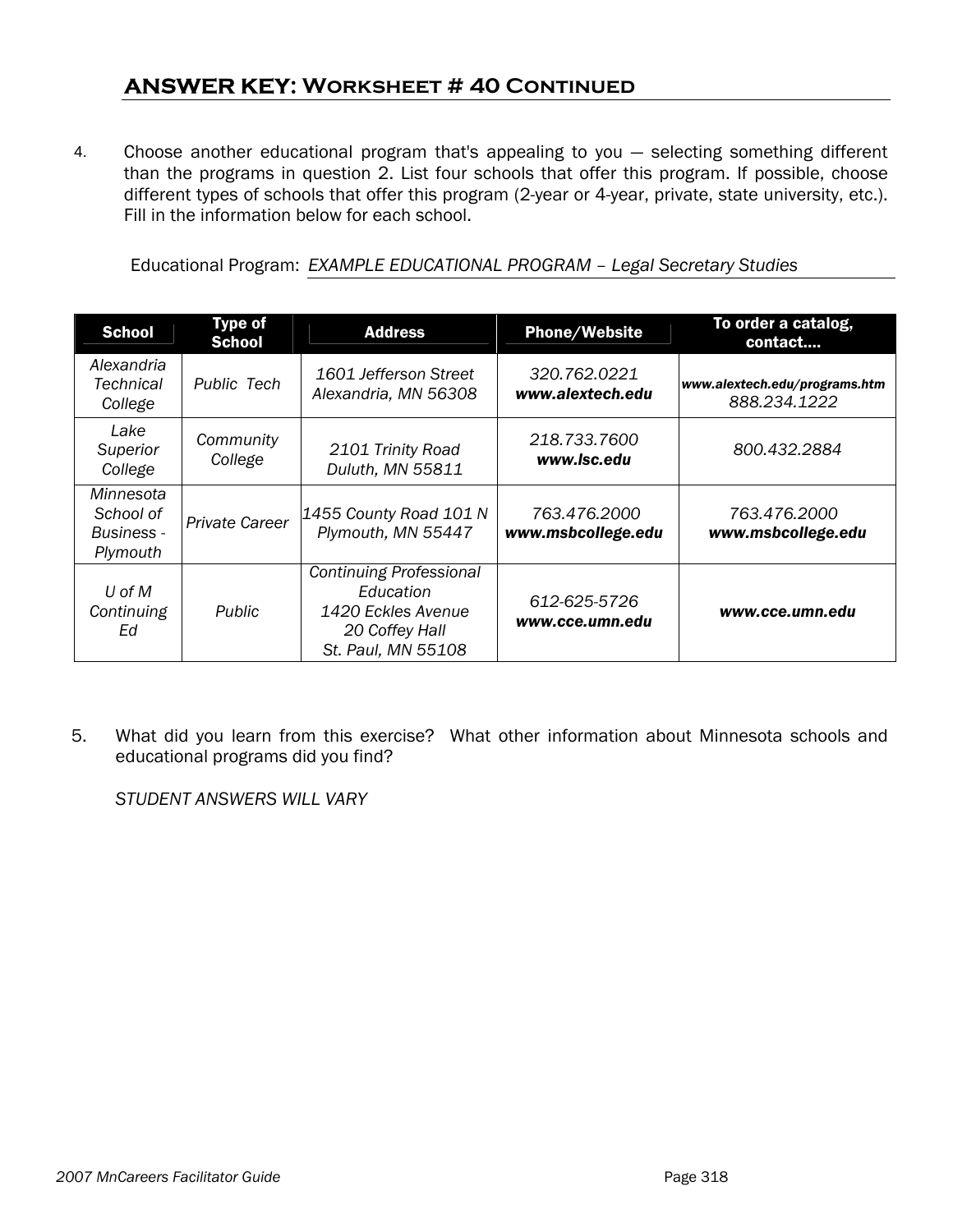## **ANSWER KEY: Worksheet #47: Monthly Budget**

Occupation *SAMPLE OCCUPATION – Pharmacy Technician* Median Wage *\$13.20* 

| <b>Gross Monthly Income</b><br>Gross monthly income is your hourly wage times the number of hours worked in a month.<br>$=$ (wage) X (173) [Use a full-time estimate of 173 hours per month]<br><b>Payroll Deductions</b><br>Deductions include Federal and State taxes, social security plans and insurance costs.<br>Deductions typically total 30 percent of your gross monthly income<br>$=$ (gross monthly income) $X(.30)$<br><b>Net Monthly Income</b> | \$2,283.60<br>685.08<br>$\mathfrak{L}$ |
|---------------------------------------------------------------------------------------------------------------------------------------------------------------------------------------------------------------------------------------------------------------------------------------------------------------------------------------------------------------------------------------------------------------------------------------------------------------|----------------------------------------|
| This equals your total take home pay minus the amount of money for payroll deductions.<br>=(gross monthly income) - (payroll deductions)                                                                                                                                                                                                                                                                                                                      | \$1,598.52                             |
| <b>Housing</b><br>Rent or mortgage payments should be no more than 30 percent of your net monthly income.<br>The average rent for a 2-bedroom apartment in the Twin Cities is \$930/month.*                                                                                                                                                                                                                                                                   | 850<br>\$                              |
| Food<br>Typically 25 percent of your net monthly income is spent on food.                                                                                                                                                                                                                                                                                                                                                                                     | 120<br>\$                              |
| <b>Transportation and Maintenance</b><br>On average, transportation costs equal 15 percent of your net monthly income. If you own a<br>vehicle, you will have to maintain it (gas, insurance, repairs, tags, etc). Also, add about 20<br>percent of your above transportation cost to cover these expenses. If using public<br>transportation, your expenses may be lowered significantly.                                                                    | 70                                     |
| <b>Savings / Retirement</b>                                                                                                                                                                                                                                                                                                                                                                                                                                   | \$                                     |
| It's recommended that you save at least 5 percent of your net monthly income.                                                                                                                                                                                                                                                                                                                                                                                 | 60<br>\$                               |
| <b>Clothing</b><br>Typically, clothing costs are 10 percent of your net monthly income.                                                                                                                                                                                                                                                                                                                                                                       | 50<br>\$                               |
| <b>Entertainment</b>                                                                                                                                                                                                                                                                                                                                                                                                                                          |                                        |
| Add up how much money you spend in a week on entertainment. Multiply this amount by 4 to<br>calculate your monthly expense.                                                                                                                                                                                                                                                                                                                                   | 75<br>\$                               |
| <b>School Payments</b>                                                                                                                                                                                                                                                                                                                                                                                                                                        | 200                                    |
| Don't forget to add in any tuition or student loan costs you might have.<br><b>Miscellaneous</b>                                                                                                                                                                                                                                                                                                                                                              | \$                                     |
| These expenses include everything else - like cell phone bills, cable, electric, gas, dry cleaning,<br>buying household and cleaning supplies, pet expenses, prescription costs, Internet connection<br>and other miscellaneous expenses that you have to budget into your monthly expenses.                                                                                                                                                                  | 150<br>\$                              |
| <b>Total Monthly Expenses</b>                                                                                                                                                                                                                                                                                                                                                                                                                                 | \$1,575                                |

\*Family Housing Fund: www.fhfund.org.

| <b>Net Monthly Income</b> | <b>Total Monthly Expenses</b> |
|---------------------------|-------------------------------|
| \$1,598.52                | \$1,575                       |

Answers to above questions will vary based on occupation chosen and participants' personal budgets.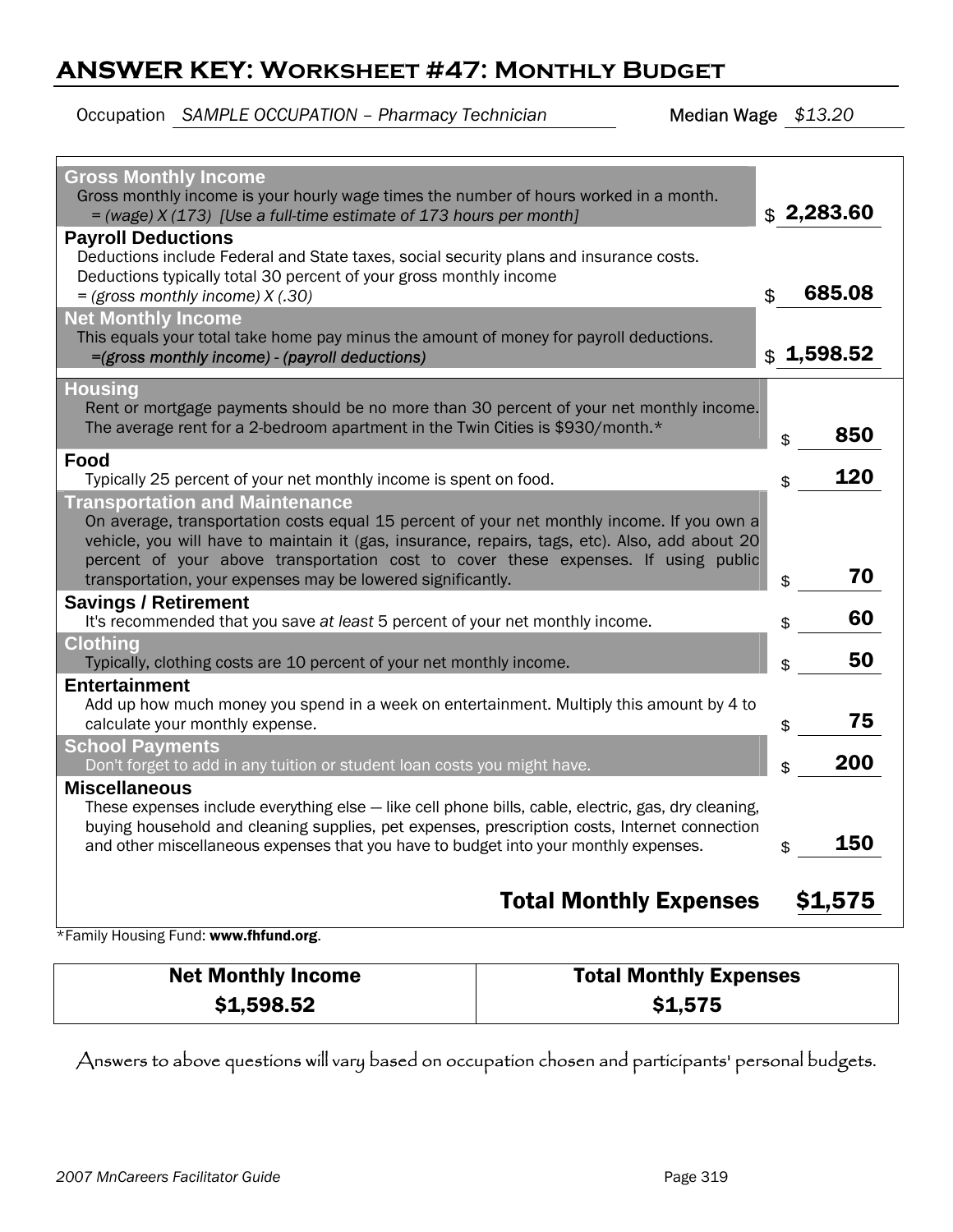| S. |             |   |                |       |              | f u t u g r e c o l l e g                                   |      |     |         |                          |              |                |                  | e            |
|----|-------------|---|----------------|-------|--------------|-------------------------------------------------------------|------|-----|---------|--------------------------|--------------|----------------|------------------|--------------|
|    |             |   |                | Ł     |              | <del>esyrati</del>                                          |      |     |         |                          |              |                | <del>l i m</del> |              |
|    | r           |   |                | a     |              | $\boldsymbol{\mathsf{y}}$ d q l $\boldsymbol{\mathsf{y}}$ p |      |     |         |                          | t            | У              | $\mathbf C$      | $\epsilon$   |
|    | t.          |   | Ø              |       |              | qawdrxa                                                     |      |     |         |                          |              | l.             | d k              |              |
| h  |             | n |                |       | i            |                                                             | y xí |     | o l t   |                          | X            | $\overline{a}$ | g                | g            |
|    | q           | m | i              | i     |              | $\alpha$ $k$                                                |      |     | a t f   | 1                        |              | g              | n                | $\mathbf{Z}$ |
| r  |             | S | У              | У     | ś            | $\mathcal{X}$                                               |      |     | b w x k |                          | r            | η              | q                | $\mathsf{C}$ |
|    | b           | j | $\overline{C}$ | Ж     | $\mathbf{j}$ | р                                                           | Ø    | r p |         | k                        | e            | i              | u                | u            |
| f  | $\mathbf x$ |   | $k \not\leq$   | n e n |              |                                                             | p    | Ŕ   | d       | $\sigma$                 | d            | ⋁              | m                | i            |
| h  | n           |   | $\mathsf{a}$   |       |              | gr g b                                                      |      | a   |         | $\vec{A}$ X              | ᇺ            | a              | y                | n            |
| W  |             |   |                |       |              | ои́мрmе f                                                   |      |     | i       | $\overline{\mathcal{R}}$ |              | ຮ              | t.               | $\mathsf{C}$ |
| Ζ  |             |   |                |       |              | abtkbqlh                                                    |      |     |         | $\mathsf{d}$             | Ŕ            | $\mathbf C$    | j                | $\mathsf{C}$ |
| e  |             |   |                |       |              | oorkmzffy                                                   |      |     |         |                          | $\mathbf{j}$ |                | c y w            |              |
|    | n           | a |                |       |              | wahjxuto                                                    |      |     |         |                          | i,           | e              | u                | S            |
| е  | $\sigma$    |   |                |       |              | jcsddqbqfc                                                  |      |     |         |                          |              | j              | h                | d            |

| family | loans            | savings      | tax credits |
|--------|------------------|--------------|-------------|
| grants | military service | scholarships | work study  |

## You are a... FUTURE COLLEGE GRAD!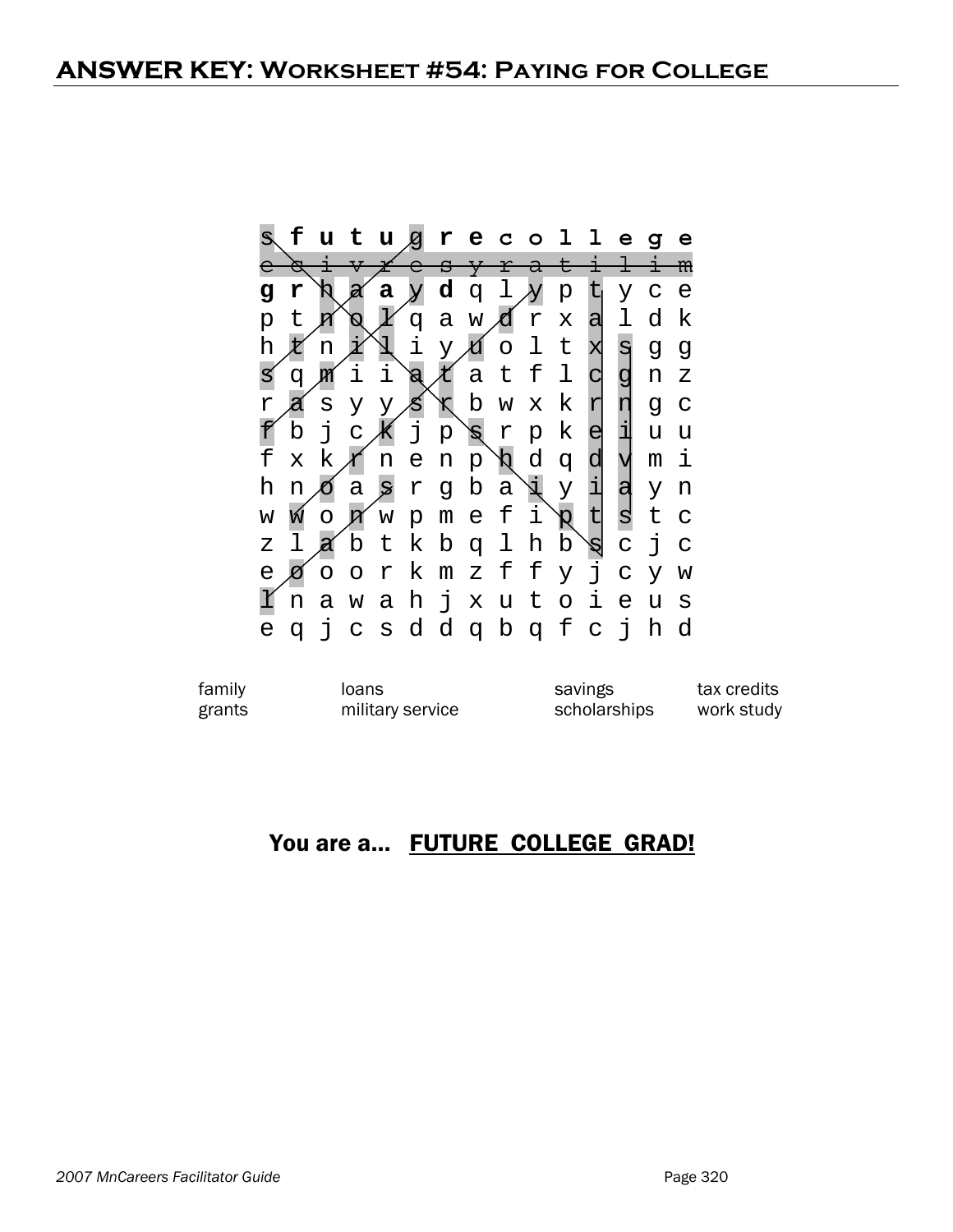## **ANSWER KEY: Worksheet #55: How Much Does College Really Cost?**

| <b>College Costs Answers</b>   | <b>Definitions</b>                                                                                                                                                                                                 |
|--------------------------------|--------------------------------------------------------------------------------------------------------------------------------------------------------------------------------------------------------------------|
| <b>TUITION and FEES</b>        | What it costs to take classes and use certain facilities at the<br>school such as the library, health center, or student activities.                                                                               |
| <b>ROOM and BOARD</b>          | The price of housing, whether you're living in a dormitory on-<br>campus or an apartment off-campus, and the price of eating,<br>whether it's in the college cafeteria or buying food and<br>cooking for yourself. |
| <b>BOOKS and SUPPLIES</b>      | Includes books, pencils, paper, and whatever you need to<br>complete your courses.                                                                                                                                 |
| <b>PERSONAL EXPENSES</b>       | Includes what you will spend on laundry, clothing, recreation,<br>and insurance.                                                                                                                                   |
| <b>TRANSPORTATION EXPENSES</b> | Travel and commute from home to school or from school to home.                                                                                                                                                     |